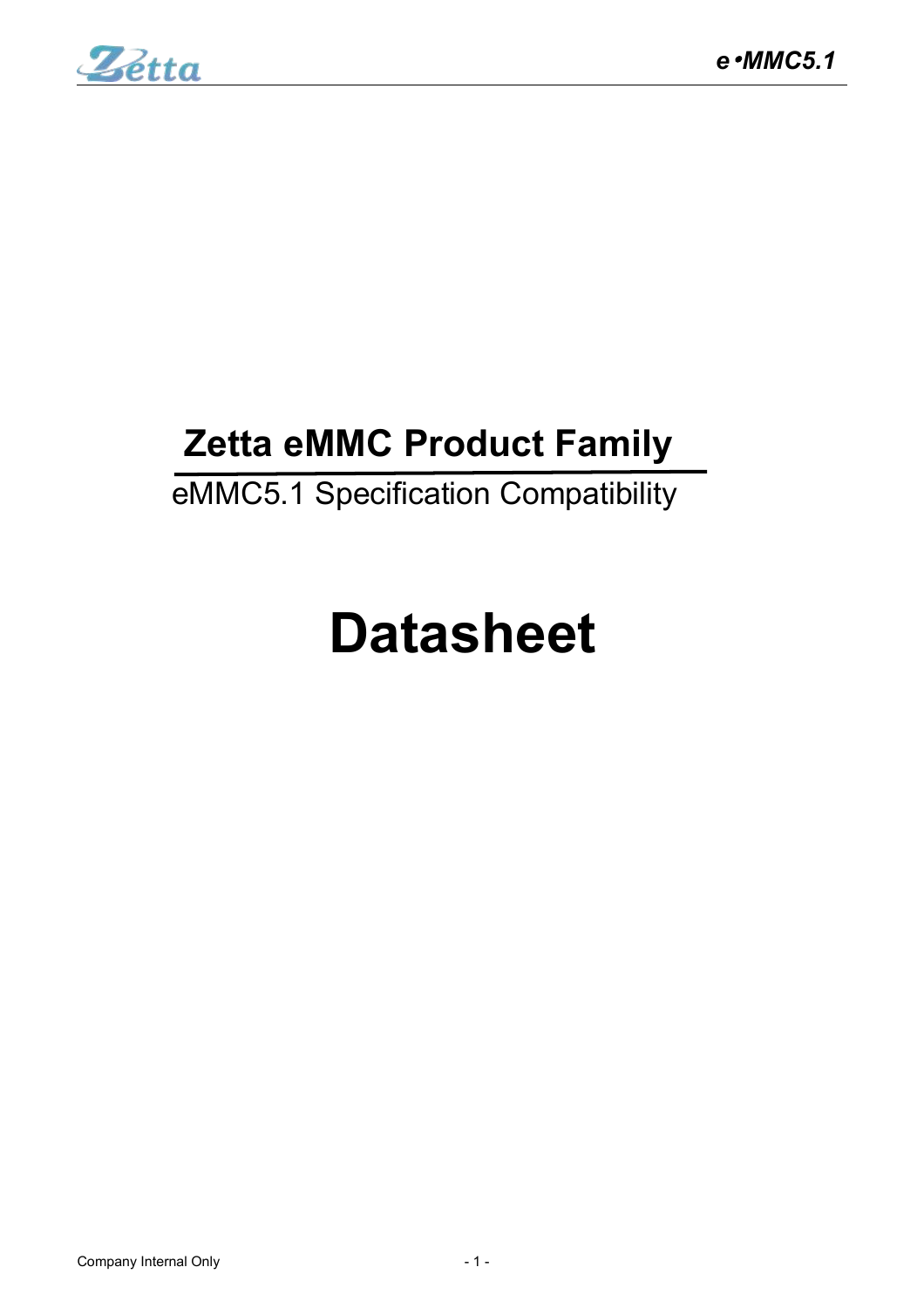

# **Revision History**

| <b>Revision No.</b> | <b>Date</b> | <b>History</b>         | Remark |
|---------------------|-------------|------------------------|--------|
|                     | 2019-11-08  | Initial Release        | Final  |
|                     | 2020-05-25  | Added v5.1 features.   | Final  |
|                     | 2021.10.11  | Added 4GB/64GB Product | Final  |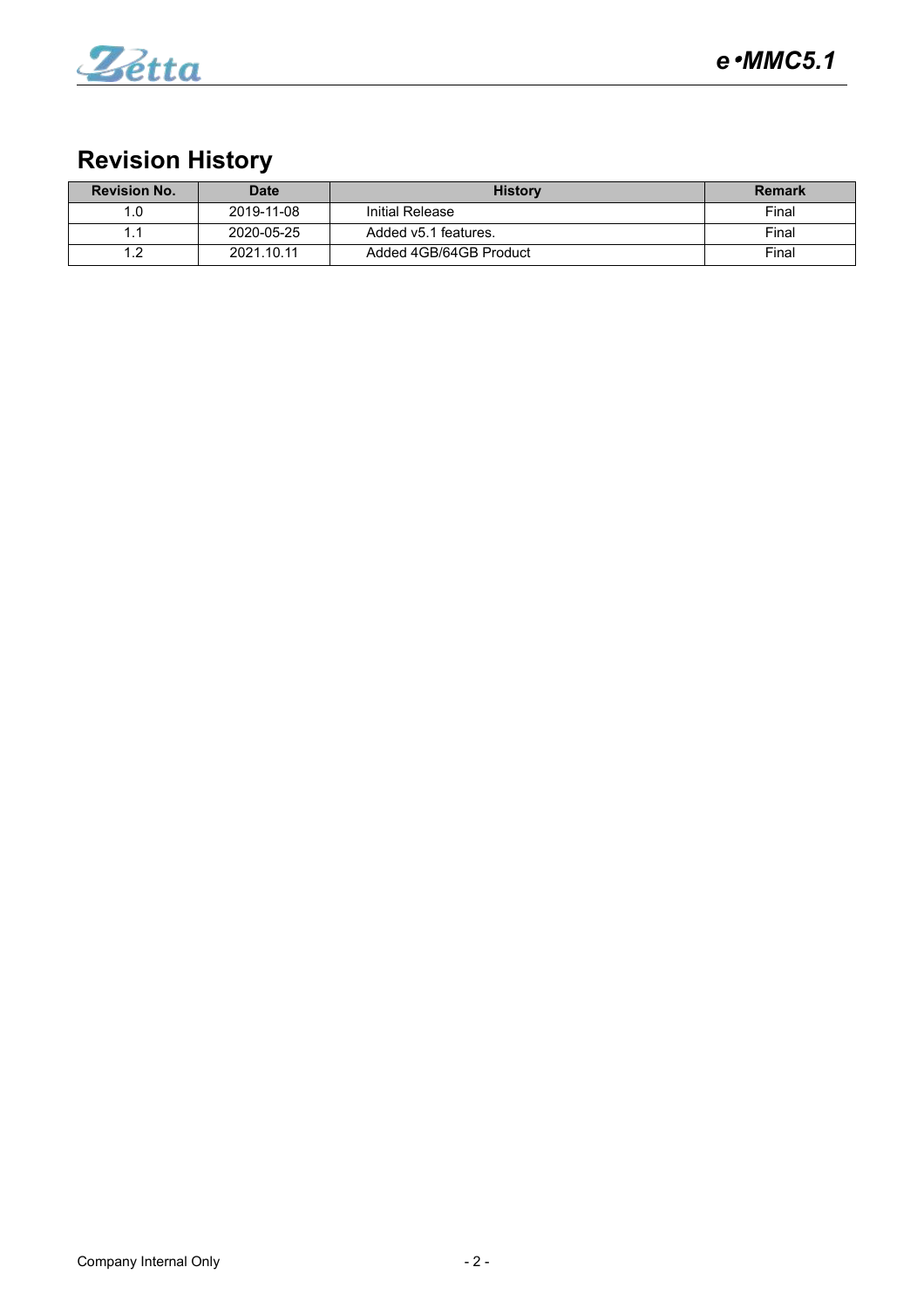

# **TABLE OF CONTENTS**

| $\mathbf{1}$   |       |                                                                                |  |
|----------------|-------|--------------------------------------------------------------------------------|--|
|                | 1.1   |                                                                                |  |
|                | 1.2   |                                                                                |  |
|                | 1.3   |                                                                                |  |
| $\overline{2}$ |       |                                                                                |  |
|                | 2.1   |                                                                                |  |
|                | 2.2   |                                                                                |  |
|                | 2.3   |                                                                                |  |
|                | 2.4   |                                                                                |  |
| 3              |       |                                                                                |  |
|                | 3.1   |                                                                                |  |
| 4              |       |                                                                                |  |
|                | 4.1   |                                                                                |  |
|                | 4.2   |                                                                                |  |
|                | 4.2.1 |                                                                                |  |
|                | 4.2.2 |                                                                                |  |
|                | 4.2.3 |                                                                                |  |
|                | 4.2.4 |                                                                                |  |
|                | 4.2.5 |                                                                                |  |
|                | 4.3   |                                                                                |  |
|                | 4.4   |                                                                                |  |
| 5              |       |                                                                                |  |
|                | 5.1   |                                                                                |  |
|                | 5.2   |                                                                                |  |
|                | 5.3   |                                                                                |  |
|                | 5.4   |                                                                                |  |
|                | 5.5   |                                                                                |  |
|                |       |                                                                                |  |
| 6              |       |                                                                                |  |
|                | 6.1   |                                                                                |  |
|                | 6.2   |                                                                                |  |
|                | 6.3   |                                                                                |  |
|                | 6.4   |                                                                                |  |
|                |       |                                                                                |  |
|                |       |                                                                                |  |
|                | 7.2   | Bus Timing Parameters for DDR52 and HS200 are defined by JEDEC standard - 24 - |  |
|                | 7.3   |                                                                                |  |
|                | 7.3.1 |                                                                                |  |
|                | 7.3.2 |                                                                                |  |
|                | 7.4   |                                                                                |  |
|                | 7.4.1 |                                                                                |  |
|                | 7.4.2 |                                                                                |  |
|                | 7.5   |                                                                                |  |
|                | 7.6   |                                                                                |  |
| 8              |       |                                                                                |  |
|                | 8.1   |                                                                                |  |
|                | 8.2   |                                                                                |  |
|                | 8.3   |                                                                                |  |
|                | 8.4   |                                                                                |  |
|                | 8.5   |                                                                                |  |
|                | 8.6   |                                                                                |  |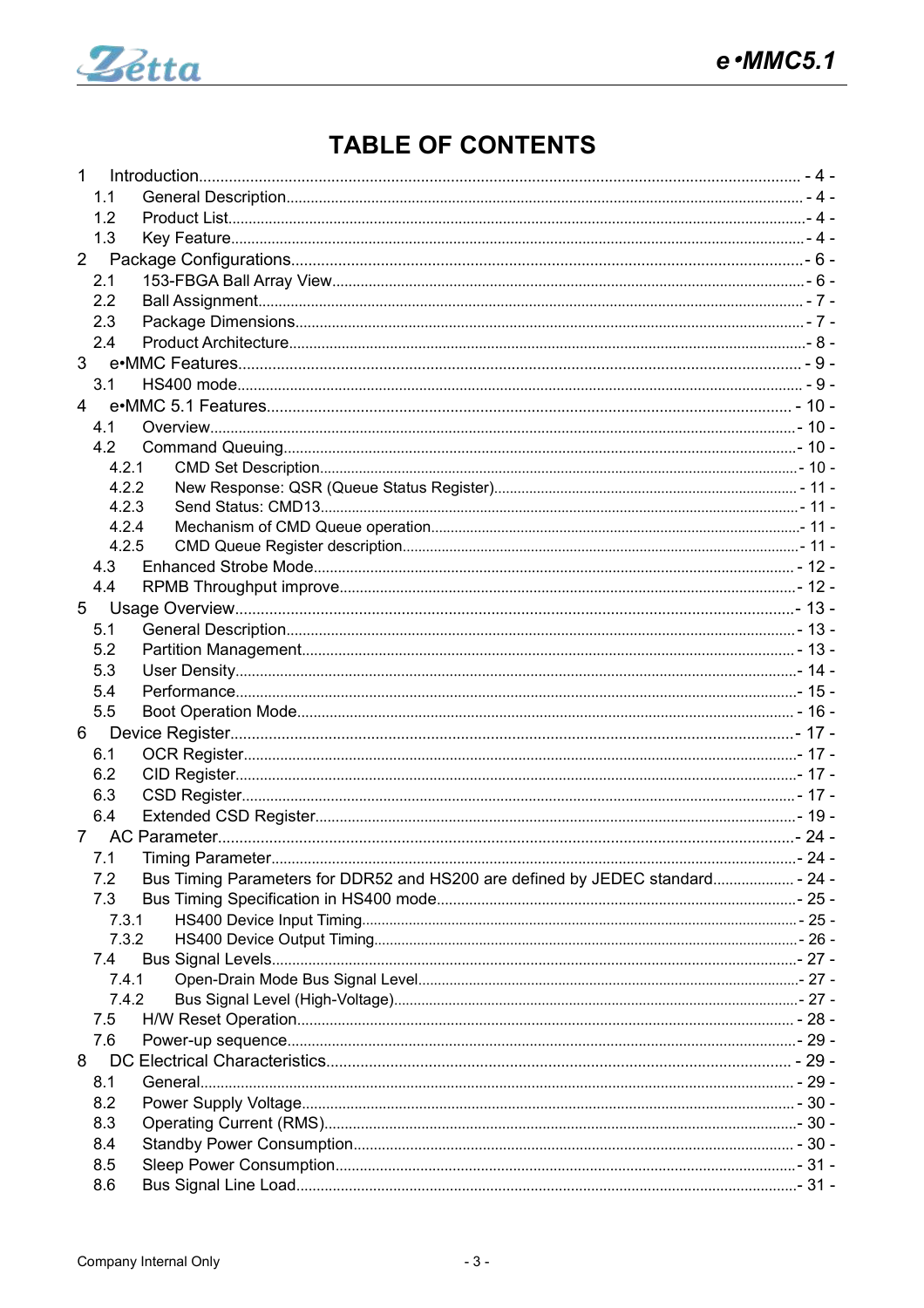

# <span id="page-3-0"></span>**1 Introduction**

# <span id="page-3-1"></span>**1.1 General Description**

Zetta e•MMC is an embedded storage solution designed in a BGA package form. The operation of e•MMC is a simple read and write to memory using e•MMC protocol v5.1 which is an industry standard.

The e•MMC consists of NAND flash and a MMC controller. 3.3V supply voltage is required for the NAND area ( $V_{\text{CC}}$ ), whereas 1.8V or 3.3V dual supply voltage ( $V_{CC}$  or  $V_{CCQ}$ ) is supported for MMC controller.

There are several advantages of e•MMC. It is easy to be used on the standard interface, which allows the easy and widely used integration with general CPU. Any revision or amendment of NAND is invisible to the host as the embedded e•MMC controller insulates NAND technology from the host. It means that the host can support the newest processing flash without updating its hardware or software.

Zetta e•MMC has high performance at a competitive-cost, high quality and low power consumption. e•MMC provides capacities from 4GB to 64GB.

| <b>Capacity</b> | <b>Part Number</b> | <b>NAND Flash Type</b> | <b>Package Size</b> | <b>Package Type</b> |
|-----------------|--------------------|------------------------|---------------------|---------------------|
| 4 GB            | ZDEMMC04GA         | 32Gbx 1                | $11.5x13x1.0$ (mm)  | 153 FBGA            |
| 8 GB            | ZDEMMC08GA         | 64Gbx 1                | $11.5x13x1.0$ (mm)  | 153 FBGA            |
| 16 GB           | ZDEMMC16GA         | 128Gbx 1               | $11.5x13x1.0$ (mm)  | 153 FBGA            |
| 32 GB           | ZDEMMC32GA         | 256Gbx 1               | $11.5x13x1.0$ (mm)  | 153 FBGA            |
| 64 GB           | ZDEMMC64GA         | 256Gbx 2               | $11.5x13x1.0$ (mm)  | 153 FBGA            |

### <span id="page-3-2"></span>**1.2 Product List**

# <span id="page-3-3"></span>**1.3 Key Feature**

**e•MMC v5.1 compatible. Detail description is referenced by JEDEC Standard**

- (Backward compatible to e•MMC v4.5 to v5.0)

**Bus mode**

- Data bus width: 1bit(default), 4bit and 8bit
- Data transfer rate: up to 400MB/s (HS400) @ 200MHz DDR with 8bit bus width
- MMC I/F Clock Frequency: 0~200MHz
- MMC I/F Boot Frequency: 0~52MHz
- **Operating Voltage Range**
	- $V_{CC}$  (NAND/Core): 2.7V ~ 3.6V
	- $V_{CCQ}$  (CTRL/IO): 1.7V ~ 1.95V / 2.7V ~ 3.6V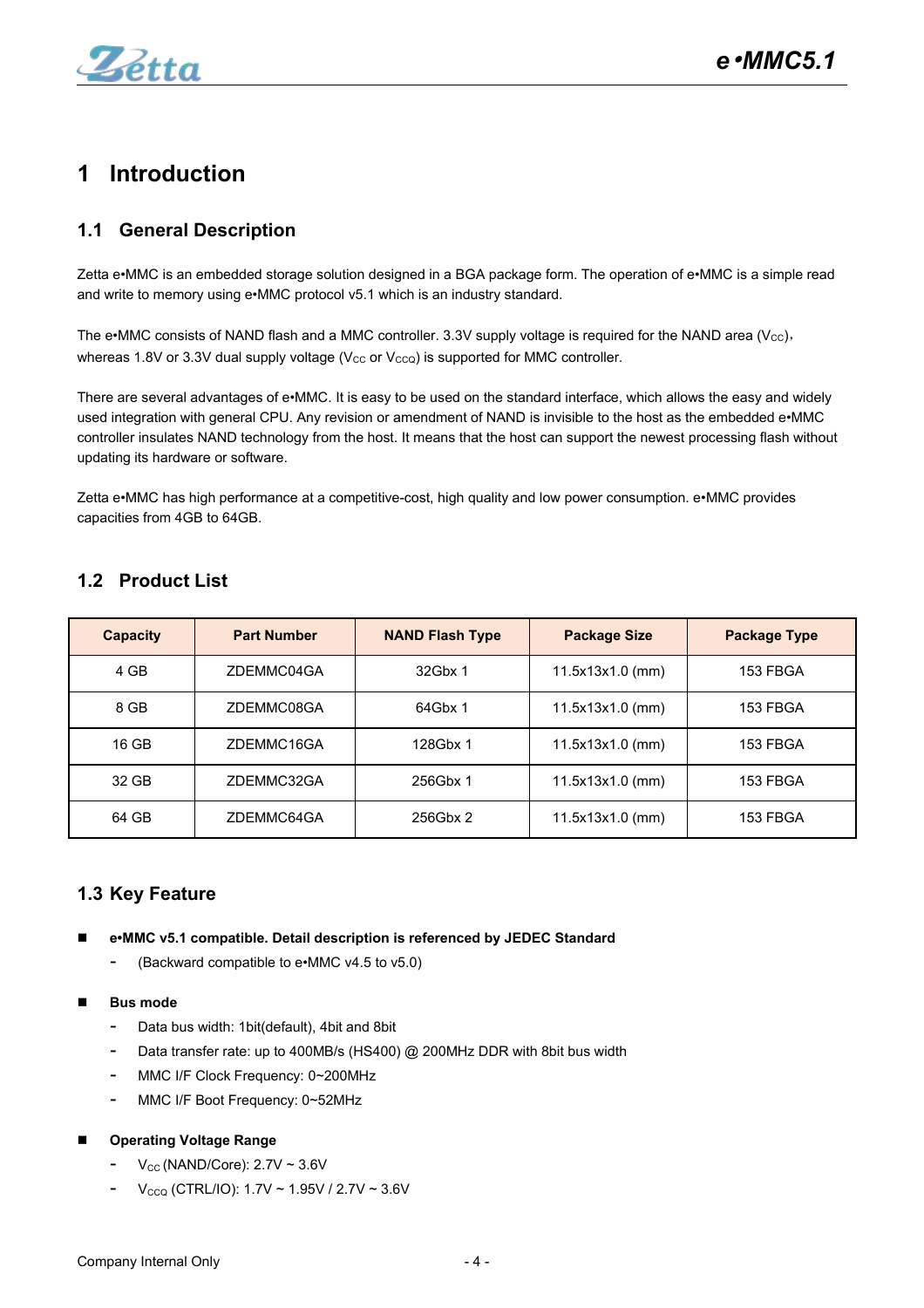

### **Temperature**

- Operation ( -25℃ ~ 85℃ )
- Storage without operation ( -40℃ ~ 85℃ )

### **Supports Features**

- HS400, HS200, DDR52, SDR52
- High Priority Interrupt (HPI)
- Background Operation, **BKOPS Control**
- Packed CMD, **Command Queuing**
- Cache, **Cache Flushing Report, Cache Barrier** (Optional)
- Partitioning, Partition types, RPMB, **RPMB Throughput Improve**
- Discard, Trim, Erase, Sanitize
- Write Protect, **Secure Write Protection** (Optional)
- Lock/Unlock
- Power Off Notification(PON), Sleep/Awake
- Enhance Reliable Write
- Boot feature, Boot partition
- Context IDs, Data Tag, Real Time Clock
- HW/SW Reset
- Configurable driver strength
- Field Firmware Update
- Secure Removal Type (Optional)
- Device Health Report (Optional)
- Production State Awareness (Optional)
- Data Strobe pin, **Enhanced Strobe** (Optional) **(Bold features are added in eMMC5.1)**
- **Others**
	- This product is compliance with the RoHS directive.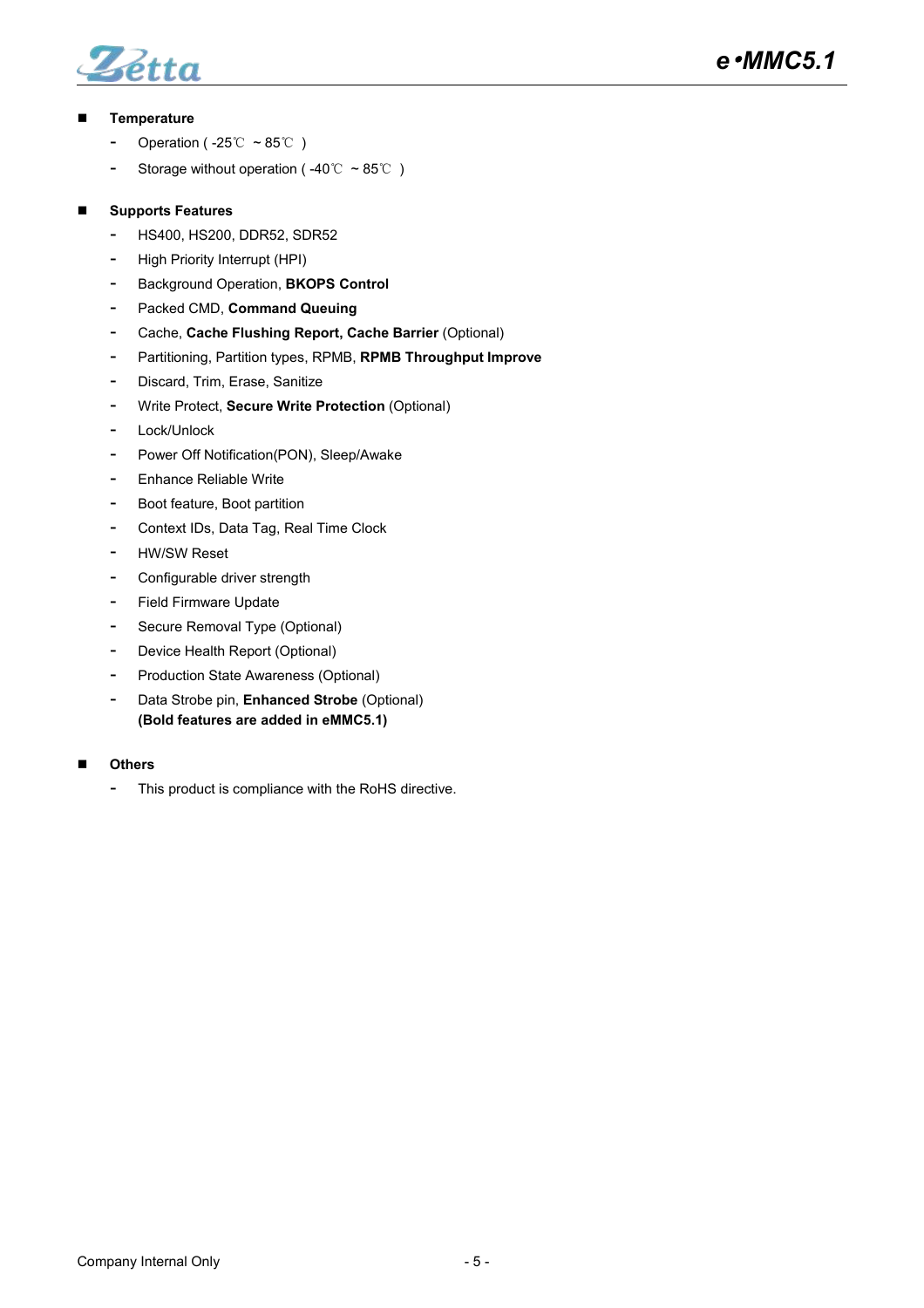

# <span id="page-5-0"></span>**2 Package Configurations**

# <span id="page-5-1"></span>**2.1 153-FBGA Ball Array View**



### **Ball Side down View**

| <b>Ball No.</b> | <b>Name</b>                | <b>Ball No.</b> | <b>Name</b>  | <b>Ball No.</b> | <b>Name</b>      | <b>Ball No.</b>          | <b>Name</b>                                       |
|-----------------|----------------------------|-----------------|--------------|-----------------|------------------|--------------------------|---------------------------------------------------|
| A <sub>3</sub>  | DAT <sub>0</sub>           | C <sub>2</sub>  | <b>VDDi</b>  | J <sub>5</sub>  | Vss              | N4                       | Vcco                                              |
| A4              | DAT <sub>1</sub>           | C <sub>4</sub>  | Vssq         | J10             | $V_{\rm CC}$     | N <sub>5</sub>           | Vsso                                              |
| A <sub>5</sub>  | DAT <sub>2</sub>           | C <sub>6</sub>  | Vcco         | K <sub>5</sub>  | RST <sub>n</sub> | P <sub>3</sub>           | Vcco                                              |
| A <sub>6</sub>  | $\mathsf{V}_{\mathsf{SS}}$ | E <sub>6</sub>  | $V_{\rm CC}$ | K <sub>8</sub>  | $V_{\rm SS}$     | P <sub>4</sub>           | V <sub>ssq</sub>                                  |
| <b>B2</b>       | DAT <sub>3</sub>           | E7              | $V_{SS}$     | K <sub>9</sub>  | $V_{\rm CC}$     | P <sub>5</sub>           | Vcco                                              |
| B <sub>3</sub>  | DAT4                       | F <sub>5</sub>  | $V_{\rm CC}$ | M4              | V <sub>cco</sub> | P <sub>6</sub>           | Vsso                                              |
| <b>B4</b>       | DAT <sub>5</sub>           | G <sub>5</sub>  | $V_{SS}$     | M <sub>5</sub>  | <b>CMD</b>       | $\hspace{0.05cm}$        | $\overline{\phantom{a}}$                          |
| B <sub>5</sub>  | DAT <sub>6</sub>           | H <sub>5</sub>  | <b>DS</b>    | M <sub>6</sub>  | <b>CLK</b>       | $\overline{\phantom{a}}$ | $\hspace{0.05cm}-\hspace{0.05cm}-\hspace{0.05cm}$ |
| B <sub>6</sub>  | DAT7                       | H <sub>10</sub> | $V_{SS}$     | N <sub>2</sub>  | Vsso             | $\hspace{0.05cm}$        | $\hspace{0.05cm}-\hspace{0.05cm}-\hspace{0.05cm}$ |

### **Note**:

**NC:** No Connect, can be connected to ground or left floating. **RFU:** Reserved for Future Use, should be left floating for future use.

**VSF:** Vendor Specific Function, shall be left floating.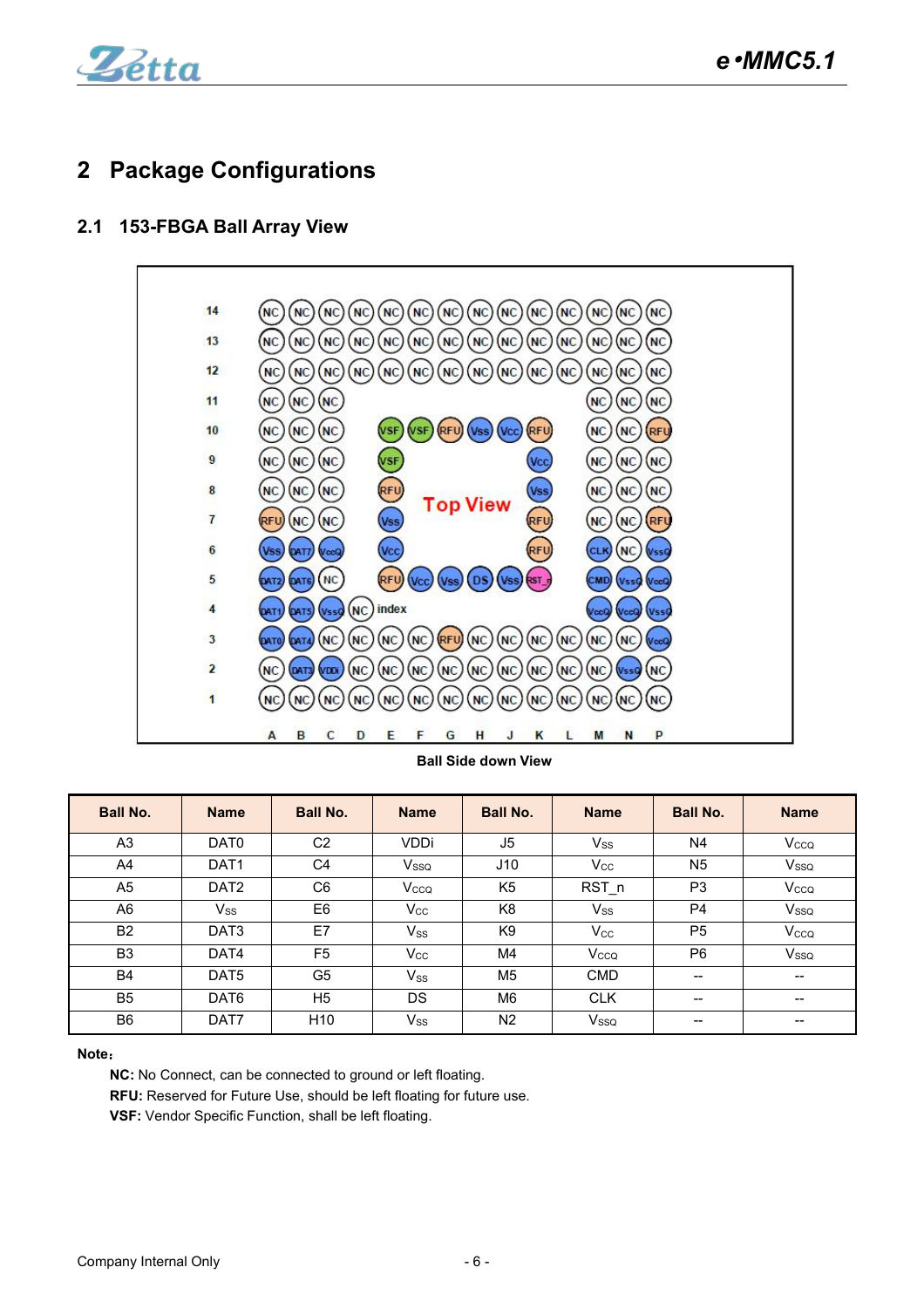

### <span id="page-6-0"></span>**2.2 Ball Assignment**

| <b>Signal</b>           | <b>Ball No.</b>                                | <b>Description</b>                                                                                                                                                                                                         |
|-------------------------|------------------------------------------------|----------------------------------------------------------------------------------------------------------------------------------------------------------------------------------------------------------------------------|
| CLOCK (CLK)             | M <sub>6</sub>                                 | Each cycle of the clock directs a transfer on the command line and on the<br>data lines.                                                                                                                                   |
| <b>COMMAND</b><br>(CMD) | M <sub>5</sub>                                 | This signal is a bidirectional command channel used for device<br>initialization and command transfer.<br>The CMD Signal has 2 operation modes: open drain for initialization, and<br>push-pull for fast command transfer. |
| DATA (DAT0-DAT7)        | $A3 - A5$<br>$B2 - B6$                         | These are bidirectional data channels. The DAT signals operate in<br>push-pull mode.                                                                                                                                       |
| RST <sub>n</sub>        | K <sub>5</sub>                                 | Hardware Reset Input                                                                                                                                                                                                       |
| <b>DS</b>               | H <sub>5</sub>                                 | Data Strobe: Return Clock signal used in HS400 mode                                                                                                                                                                        |
| Vcco                    | C6, M4, N4, P3, P5                             | Power supply for MMC interface and Controller, have two power mode:<br>High power mode: 2.7V~3.6V; Lower power mode: 1.7V~1.95V                                                                                            |
| $V_{\rm CC}$            | E6, F5, J10, K9                                | Power supply for NAND flash memory, its power voltage range is:<br>$2.7V - 3.6V$                                                                                                                                           |
| <b>VDDi</b>             | C <sub>2</sub>                                 | VDDi is internal power mode.<br>Connect 0.1 uF or 2.2 uF capacitor from VDDi to ground                                                                                                                                     |
| $V_{SS}$ , $V_{SSQ}$    | A6, E7, G5, H10, J5,<br>K8, C4, N2, N5, P4, P6 | <b>Ground lines</b>                                                                                                                                                                                                        |

Note: All other pins are not connected [NC] and can be connected to GND or left floating.

# <span id="page-6-1"></span>**2.3 Package Dimensions**



11.5mm×13mm×1.0mm Package Dimensions

**Unit: mm**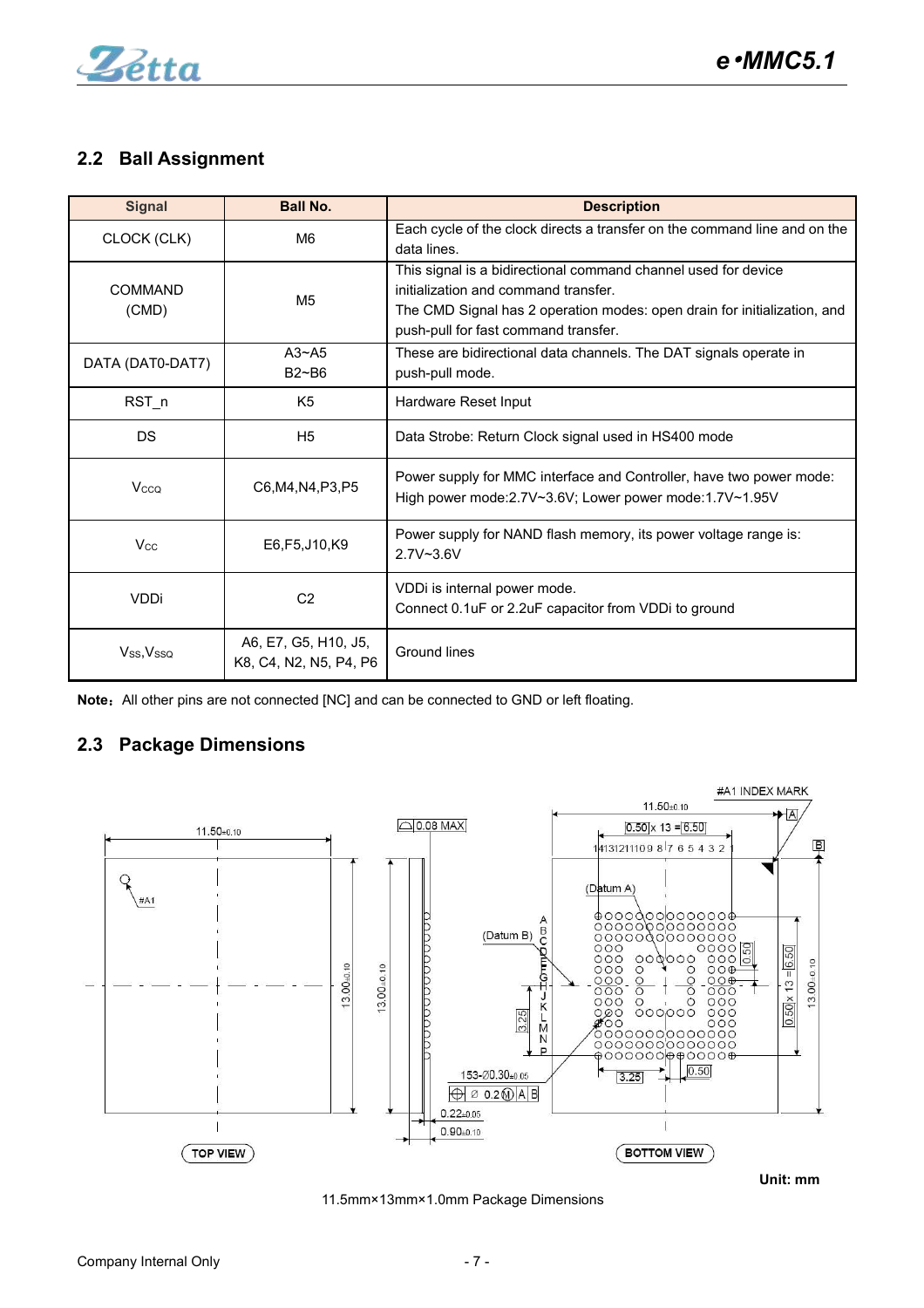

# <span id="page-7-0"></span>**2.4 Product Architecture**



e•MMC consists of NAND Flash and Controller. V<sub>CCQ</sub> is for Controller power and V<sub>CC</sub> is for flash power.

| <b>Parameter</b>     | <b>Symbol</b> | <b>Unit</b> | Min.                     | Typ.        | Max.                     |
|----------------------|---------------|-------------|--------------------------|-------------|--------------------------|
| VDDi capacitor value | じREG          | uF          | 0.1                      | $1.0 + 0.1$ | $2.2\,$                  |
| VCC capacitor value  | ت∨cc          | uF          | $\overline{\phantom{a}}$ | $2.2 + 0.1$ | $\blacksquare$           |
| VCCQ capacitor value | Cvcco         | uF          | -                        | $2.2 + 0.1$ | $\overline{\phantom{0}}$ |

#### **Note**:

e•MMC recommends that the minimum value should be usually applied as the value of C<sub>REG</sub>; C<sub>REG</sub> shall be compliant with X5R/X7R of EIA standard or B of JIS standard.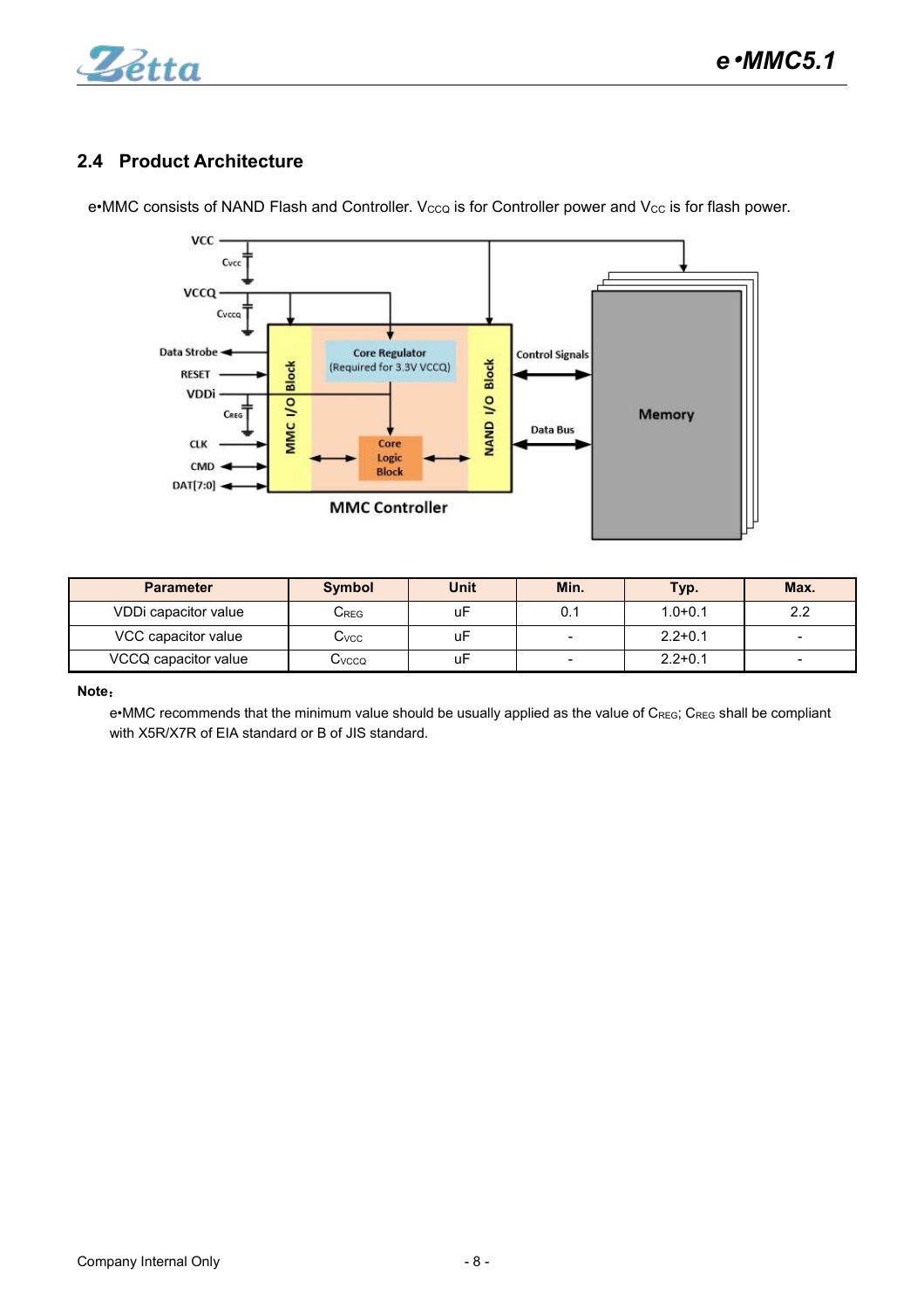

# <span id="page-8-0"></span>**3 e•MMC Features**

### <span id="page-8-1"></span>**3.1 HS400 mode**

### **The HS400 mode has the following features**

- DDR Data sampling method
- CLK frequency up to 200 MHz DDR up to 400 MB/s
- Only 8-bits bus width supported
- Signaling levels of 1.8 V
- Support up to 5 Drive Strengths
- Data strobe signal is toggled only for Data out, CRC response and CMD Response

| <b>Driver Type</b><br><b>Values</b> | <b>Support</b> | <b>Nominal</b><br>Impedance | <b>Approximated driving</b><br>capability compared to<br>Type-0 | <b>Remark</b>                          |
|-------------------------------------|----------------|-----------------------------|-----------------------------------------------------------------|----------------------------------------|
| 0x0                                 | Mandatory      | 50 $\Omega$                 | x1                                                              | Default Driver Type.                   |
|                                     |                |                             |                                                                 | Supports up to 200 MHz operation       |
| 0x1                                 | Optional       | $33 \Omega$                 | x1.5                                                            | Supports up to 200 MHz operation.      |
| 0x2                                 | Optional       | $66 \Omega$                 | x0.75                                                           | The weakest driver that supports up to |
|                                     |                |                             |                                                                 | 200 MHz operation.                     |
|                                     |                |                             |                                                                 | For low noise and low EMI systems.     |
| 0x3                                 | Optional       | 100 $\Omega$                | x0.5                                                            | Maximal operating frequency is decided |
|                                     |                |                             |                                                                 | by Host design                         |
| 0x4                                 | Optional       | $40 \Omega$                 | x1.2                                                            |                                        |

### **I/O driver strength types**

**Note**: Support of Driver Type-0 is mandatory for HS200 and HS400 device.

### **Device type values (EXT\_CSD Register: DEVICE\_TYPE [196])**

| <b>Bit</b> | <b>Device Type</b>                                       | <b>Supportability</b> |
|------------|----------------------------------------------------------|-----------------------|
|            | HS400 Dual Data Rate e•MMC @ 200 MHz - 1.2V I/O          | Not support           |
| 6          | HS400 Dual Data Rate e•MMC @ 200 MHz - 1.8V I/O          | Support               |
| 5          | HS200 Single Data Rate e•MMC @ 200 MHz - 1.2V I/O        | Not support           |
| 4          | HS200 Single Data Rate e•MMC @ 200 MHz - 1.8V I/O        | Support               |
|            | High-Speed Dual Data Rate e•MMC @ 52MHz - 1.2V I/O       | Not support           |
|            | High-Speed Dual Data Rate e.MMC @ 52MHz - 1.8V or 3V I/O | Support               |
|            | High-Speed e•MMC @ 52MHz - at rated device voltage(s)    | Support               |
|            | High-Speed e•MMC @ 26MHz - at rated device voltage(s)    | Support               |

Note: It is being discussed in JEDEC and is not confirmed yet. It can be modified according to JEDEC standard in the future.

### **Extended CSD revisions (EXT\_CSD Register: EXT\_CSD\_REV [192])**

| <b>Value</b> | <b>Timing Interface</b>            | <b>EXT_CSD Register Value</b> |
|--------------|------------------------------------|-------------------------------|
| $255 - 9$    | Reserved                           |                               |
|              | Revision 1.8 (for MMC v5.1)        | 0x08                          |
|              | Revision 1.7 (for MMC V5.0)        |                               |
| 6            | Revision 1.6 (for MMC V4.5, V4.51) |                               |
|              | Revision 1.5 (for MMC V4.41)       |                               |
|              | Revision 1.4 (Obsolete)            |                               |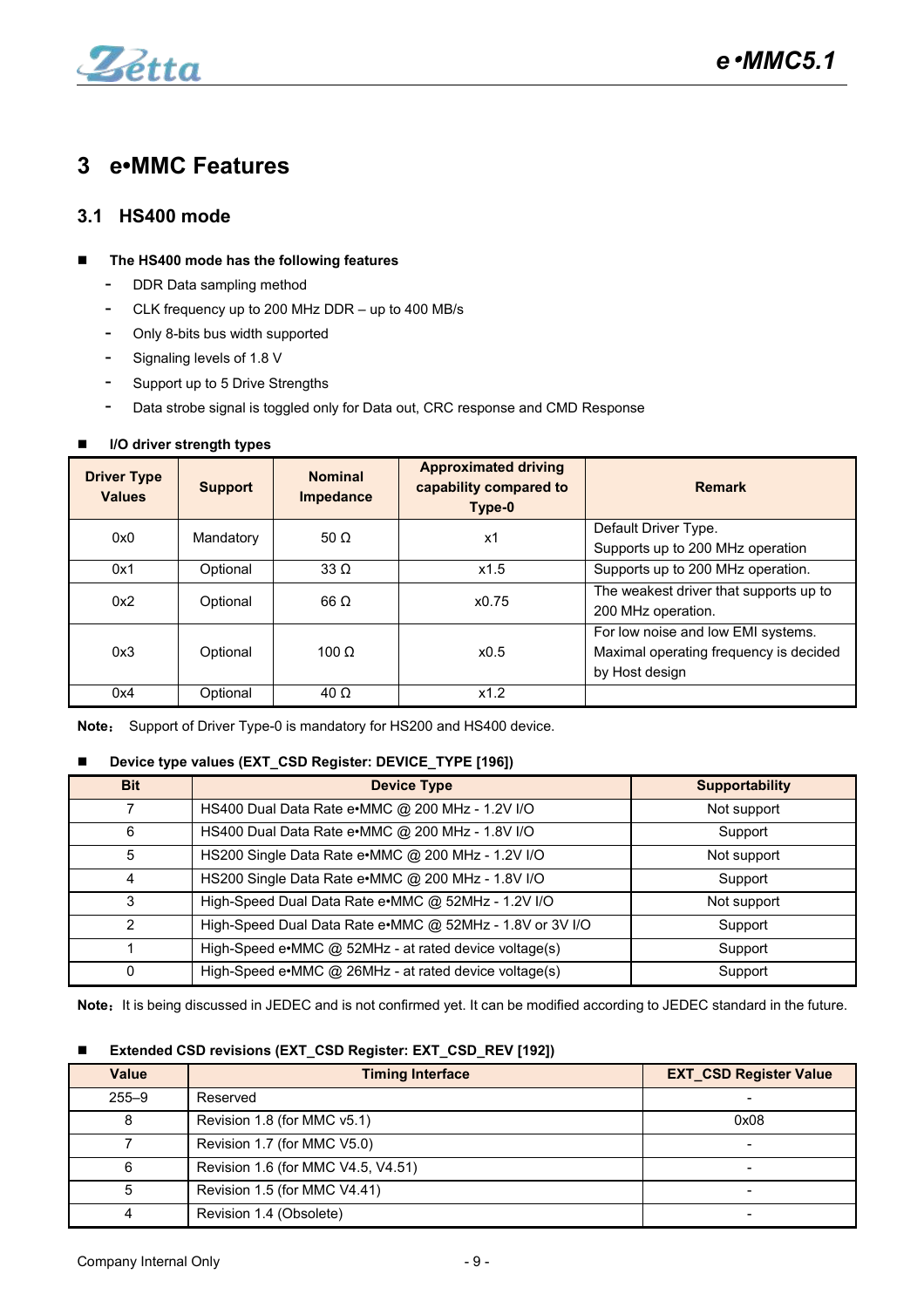

| Revision 1.3 (for MMC V4.3) |   |
|-----------------------------|---|
| Revision 1.2 (for MMC V4.2) |   |
| Revision 1.1 (for MMC V4.1) |   |
| Revision 1.0 (for MMC V4.0) | - |

Note: Current e•MMC standard defined by JEDEC supports up to 0x08 for EXT\_CSD\_REV value.

### **High Speed timing values (EXT\_CSD Register: HS\_TIMING [185])**

| <b>Value</b> | <b>Timing Interface</b>                            | <b>Supportability</b> |
|--------------|----------------------------------------------------|-----------------------|
| 0x0          | Selecting backwards compatibility interface timing | Support               |
| 0x1          | <b>High Speed</b>                                  | Support               |
| 0x2          | <b>HS200</b>                                       | Support               |
| 0x3          | HS400                                              | Support               |

# <span id="page-9-0"></span>**4 e•MMC 5.1 Features**

### <span id="page-9-1"></span>**4.1 Overview**

| <b>New Feature</b>           | <b>JEDEC</b> | <b>Support</b> |
|------------------------------|--------------|----------------|
| Cache Flushing Report        | Mandatory    | Yes            |
| Background operation control | Mandatory    | Yes            |
| <b>Command Queuing</b>       | Optional     | Yes            |
| <b>Enhanced Strobe</b>       | Optional     | Yes            |
| RPMB Throughput improve      | Optional     | Yes            |

# <span id="page-9-2"></span>**4.2 Command Queuing**

To facilitate command queuing in eMMC, the device manages an internal task queue that the host can queue during data transfer tasks.

Every task is issued by the host and initially queued as pending. The device works to prepare pending tasks for execution. When a task is ready for execution, its state changes to "ready for execution".

The host tracks the state of all queued tasks and may order the execution of any task, marked as "ready for execution", by sending a command indicating its task ID. The device executes the data transfer transaction after receiving the execute command (CMD46/CMD47).

### <span id="page-9-3"></span>**4.2.1 CMD Set Description**

| <b>CMD Set Description and Details</b> |  |
|----------------------------------------|--|
|----------------------------------------|--|

| <b>CMD</b> | <b>Type</b> | <b>Argument</b>                                                                                                                                                                                                                 | <b>Abbreviation</b>        | <b>Purpose</b>                                                                                |
|------------|-------------|---------------------------------------------------------------------------------------------------------------------------------------------------------------------------------------------------------------------------------|----------------------------|-----------------------------------------------------------------------------------------------|
| CMD44      | ac/R1       | [31] Reliable Write Request<br>[30] DAT DIR - "0" write / "1" read<br>[29] tag request<br>$[28:25]$ context ID<br>[24] forced programming<br>[23] Priority: "0" simple / "1" high<br>[20:16] TASK ID<br>[15:0] number of blocks | QUEUED TASK PARAMS         | Define direction of operation (Read or Write) and<br>Set high priority CMD Queue with task ID |
| CMD45      | ac/R1       | [31:0] Start block address                                                                                                                                                                                                      | <b>QUEUED TASK ADDRESS</b> | Indicate data address for Queued CMD                                                          |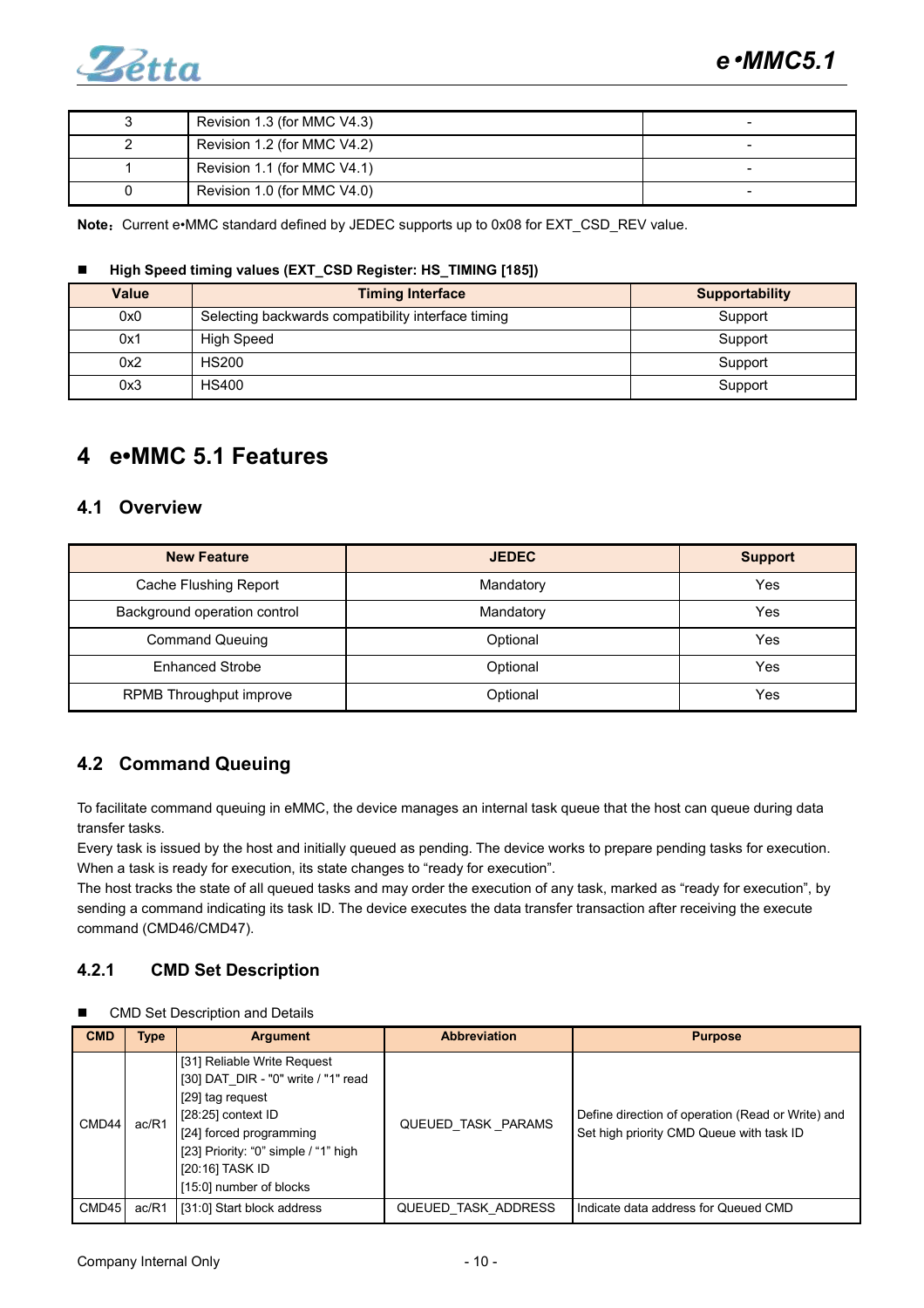

|                    | CMD46   adtc/R1   [20:16] TASK ID | <b>EXECUTE READ TASK</b> | (Read) Transmit the requested number of data              |
|--------------------|-----------------------------------|--------------------------|-----------------------------------------------------------|
|                    |                                   |                          | blocks                                                    |
| $\mathsf{I}$ CMD47 | adtc/R1   [20:16] TASK ID_        | EXECUTE WRITE TASK       | (Write) Transmit the requested number of data             |
|                    |                                   |                          | blocks                                                    |
| ▌CMD48丨ac/R1b丨     |                                   |                          | Reset a specific task or entire queue.                    |
|                    | [20:16] Task ID                   | CMDQ TASK MGMT           | $\vert$ [20:16] when TM op-code = 2h these bits represent |
|                    | $[3:0]$ TM op-code                |                          | TaskID. When TM op-code $=$ 1h these bits are             |
|                    |                                   |                          | reserved."                                                |

### <span id="page-10-0"></span>**4.2.2 New Response: QSR (Queue Status Register)**

The 32-bit Queue Status Register (QSR) carries the state of tasks in the queue at a specific point in time. The host has read access to this register through device response to SEND\_STATUS command (CMD13 with bit[15]="1"), R1's argument will be the 32- bit Queue Status Register (QSR). Every bit in the QSR represents the task who's ID corresponds to the bit index. If bit QSR[i] = "0", then the queued task with a Task ID i is not ready for execution. The task may be queued and pending, or the Task ID is unused. If bit QSR[i] = "1", then the queued task with Task ID i is ready for execution.

### <span id="page-10-1"></span>**4.2.3 Send Status: CMD13**

CMD13 for reading the Queue Status Register (QSR) by the host. If bit[15] in CMD13's argument is set to 1, then the device shall send an R1 Response with the QSR instead of the Device Status. \* There is still legacy CMD13 with R` response.

### <span id="page-10-2"></span>**4.2.4 Mechanism of CMD Queue operation**

Host issues CMD44 with Task ID number, Sector, Count, Direction, Priority to the device followed by CMD45 and host checks the Queue Status check with CMD13 [15]bits to 1 . After that host issues CMD46 for Read or CMD47 for write During CMD queue operation, CMD44/CMD45 is able to be issued at anytime when the CMD line is not in use



### <span id="page-10-3"></span>**4.2.5 CMD Queue Register description**

Configuration and capability structures shall be added to the EXT\_CSD register, as described below

|  | CMD Queuing Support (EXT_CSD register: CMDQ_SUPPORT [308]) |  |  |
|--|------------------------------------------------------------|--|--|
|--|------------------------------------------------------------|--|--|

| Bit7     | Bit <sub>6</sub> | Bit <sub>5</sub> | Bit4 | Bit3 | Bit2 | Bit1                                          | Bit <sub>0</sub> |  |
|----------|------------------|------------------|------|------|------|-----------------------------------------------|------------------|--|
| Reserved |                  |                  |      |      |      | Queue supportability<br>$\sim$<br>JMD.<br>. . |                  |  |

This field indicates whether the device supports command queuing or not

0x0: CMD Queue function is not supported

0x1: CMD Queue function is supported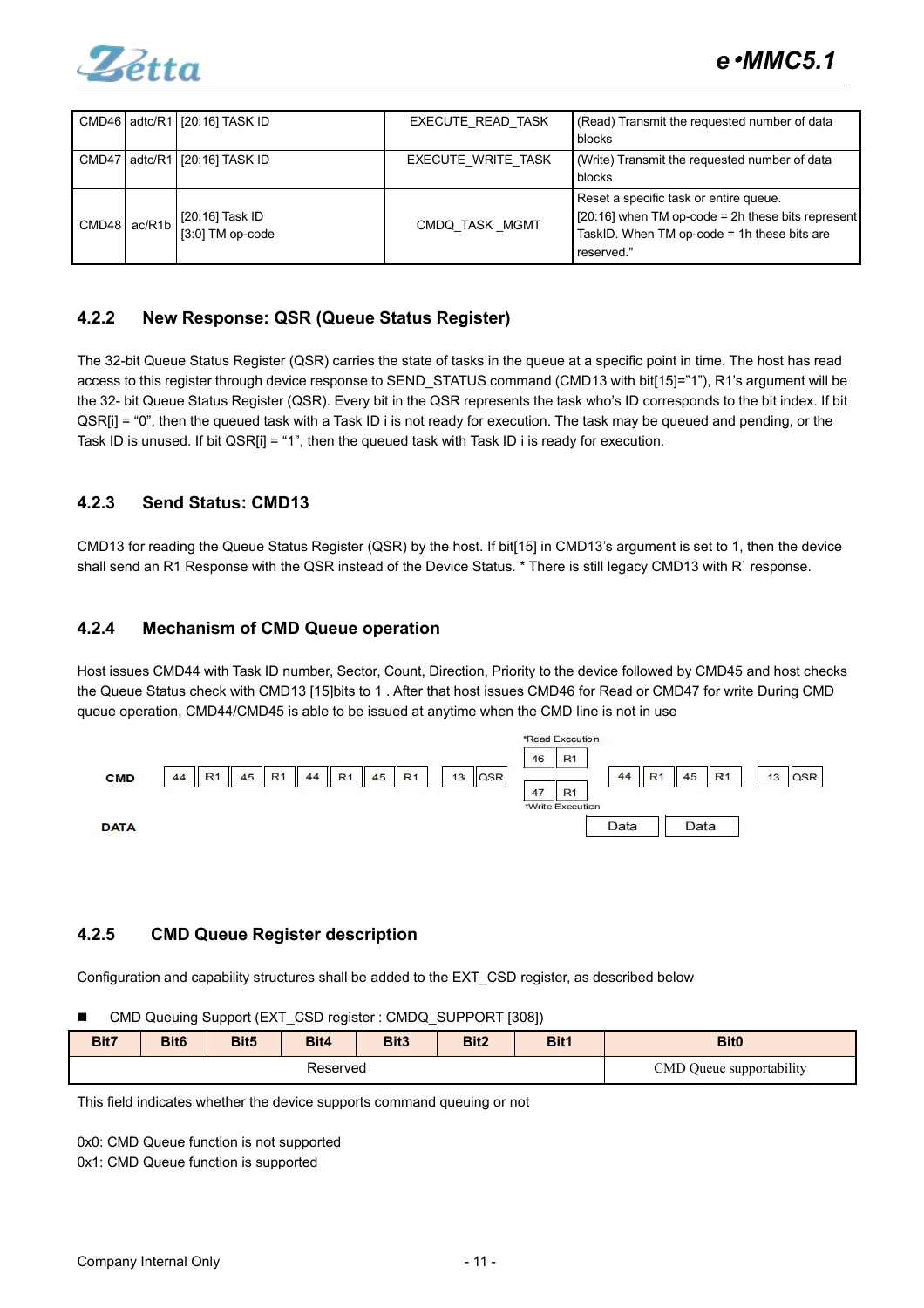

Command Queue Mode Enable(EXT\_CSD register : CMDQ\_MODE\_EN [15])

| Bit7     | Bit <sub>6</sub> | Bit <sub>5</sub> | Bit4 | Bit3 | Bit <sub>2</sub> | Bit1                                               | <b>Bit0</b> |
|----------|------------------|------------------|------|------|------------------|----------------------------------------------------|-------------|
| Reserved |                  |                  |      |      |                  | $\cdots$<br>CMD Oueue<br>$\epsilon$ supportability |             |

This field is used by the host enable command queuing

0x0: Queue function is not enabled

0x1: Queue function is enabled

■ CMD Queuing Depth(EXT\_CSD register : CMDQ\_DEPTH [307])

| Bit7     | Bit <sub>6</sub> | Bit <sub>5</sub> | Bit4 | Bit <sub>3</sub> | Bit2 | Bit1 | Bit <sub>0</sub>            |
|----------|------------------|------------------|------|------------------|------|------|-----------------------------|
| Reserved |                  |                  |      |                  |      |      | Queue supportability<br>CME |

This field is used to calculate the depth of the queue supported by the device

Bit encoding:

[7:5]: Reserved

[4:0]: N,a parameter used to calculate the Queue Depth of task queue in the device.

Queue Depth =  $N+1$ .

### <span id="page-11-0"></span>**4.3 Enhanced Strobe Mode**

This product supports Enhanced Strobe in HS400 mode and referto the details as described in eMMC5.1 JEDEC standard.

### <span id="page-11-1"></span>**4.4 RPMB Throughput improve**

[Table 11] Related parameter register in EXT\_CSD : WR\_REL\_PARAM [166]

| Name                                  | <b>Fiela</b>                                                             | <b>Bit</b> | <b>VDE</b> |
|---------------------------------------|--------------------------------------------------------------------------|------------|------------|
| `Reliable Write<br>ed RPMB:<br>∍∩ance | <b>REI</b><br><b>WR</b><br>ΞN<br><b>RPMB</b><br>$\overline{\phantom{0}}$ |            |            |

Bit[4]: EN\_RPMB\_REL\_WR(R)

0x0: RPMB transfer size is either 256B (single 512B frame) or 512B (Two 512B frame).

0x1: RPMB transfer size is either 256B (single 512B frame), 512B (Two 512B frame), or 8KB(Thirthy two 512B frames).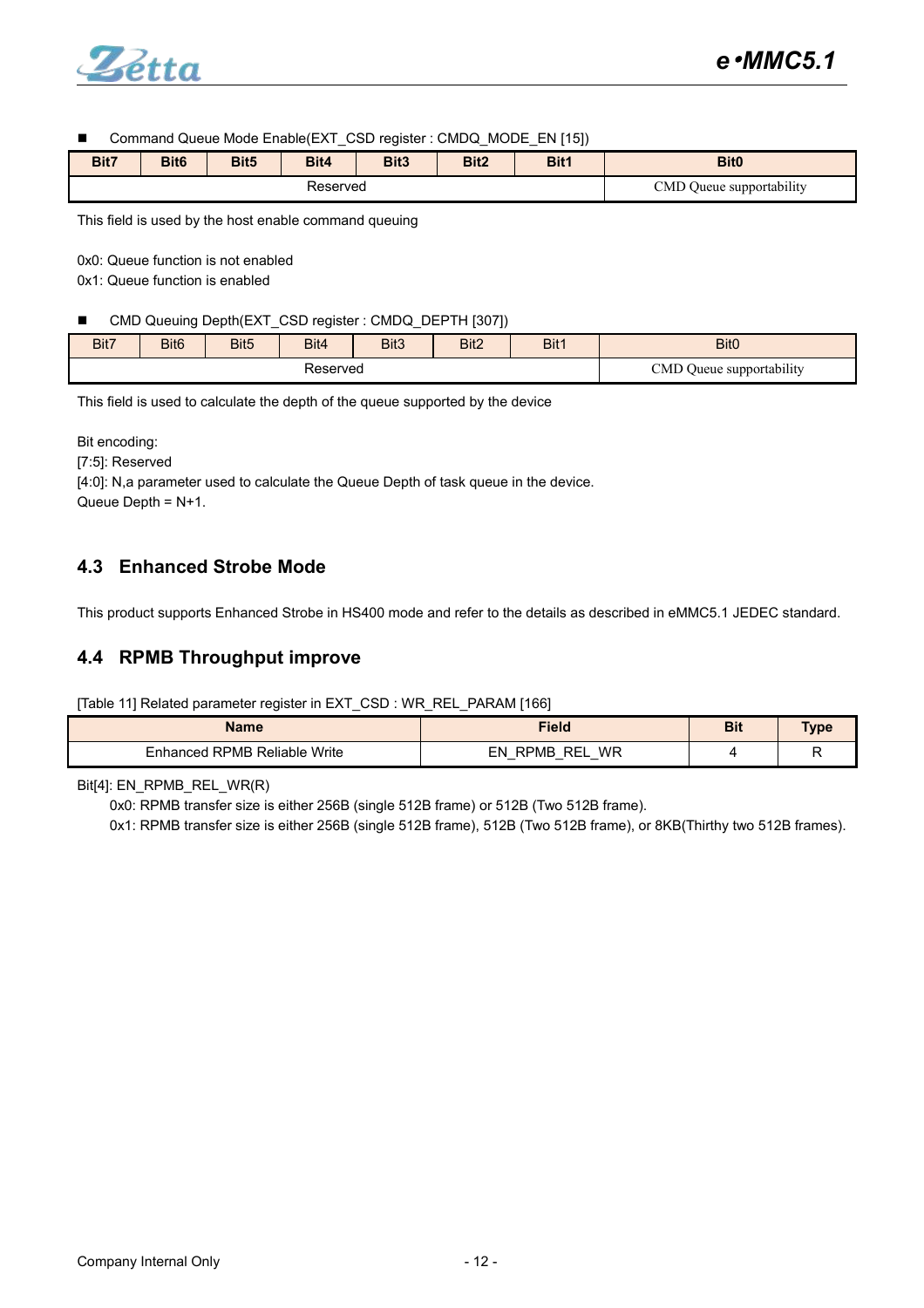

# <span id="page-12-0"></span>**5 Usage Overview**

# <span id="page-12-1"></span>**5.1 General Description**

The e•MMC can be operated in 1, 4, or 8-bit mode. NAND flash memory is managed by a controller inside, which manages ECC, wear leveling and bad block management. e•MMC provides easy integration with the host process that all flash management hassles are invisible to the host.



### <span id="page-12-2"></span>**5.2 Partition Management**

The memory configuration initially consists (before any partitioning operation) of the User Data Area and RPMB Area Partitions and two Boot Area Partitions.

The embedded device also offers the host the possibility to configure additional local memory partitions with independent address spaces, starting from logical address 0x00000000, for different usage models.

Therefore, the memory block areas can be classified as follows:

- Two Boot Area Partitions, whose size is multiple of 128 KB and where booting from e•MMC can be performed.
- One RPMB Partition accessed through a trusted mechanism, whose size is defined as multiple of 128 KB.
- Four General Purpose Area Partitions to store sensitive data or for other host usage models, whose sizes are a multiple of a Write Protect Group.

Boot and RPMB Area Partitions' sizes and attributes are defined by the memory manufacturer (read-only), while General Purpose Area Partitions' sizes and attributes can be programmed by the host only once in the device life-cycle (one-time programmable).

Moreover, the host is free to configure one segment in the User Data Area to be implemented as enhanced storage media, and to specify its starting location and size in terms of Write Protect Groups. The attributes of this Enhanced User Data Area can be programmed only once during the device life-cycle (one-time programmable).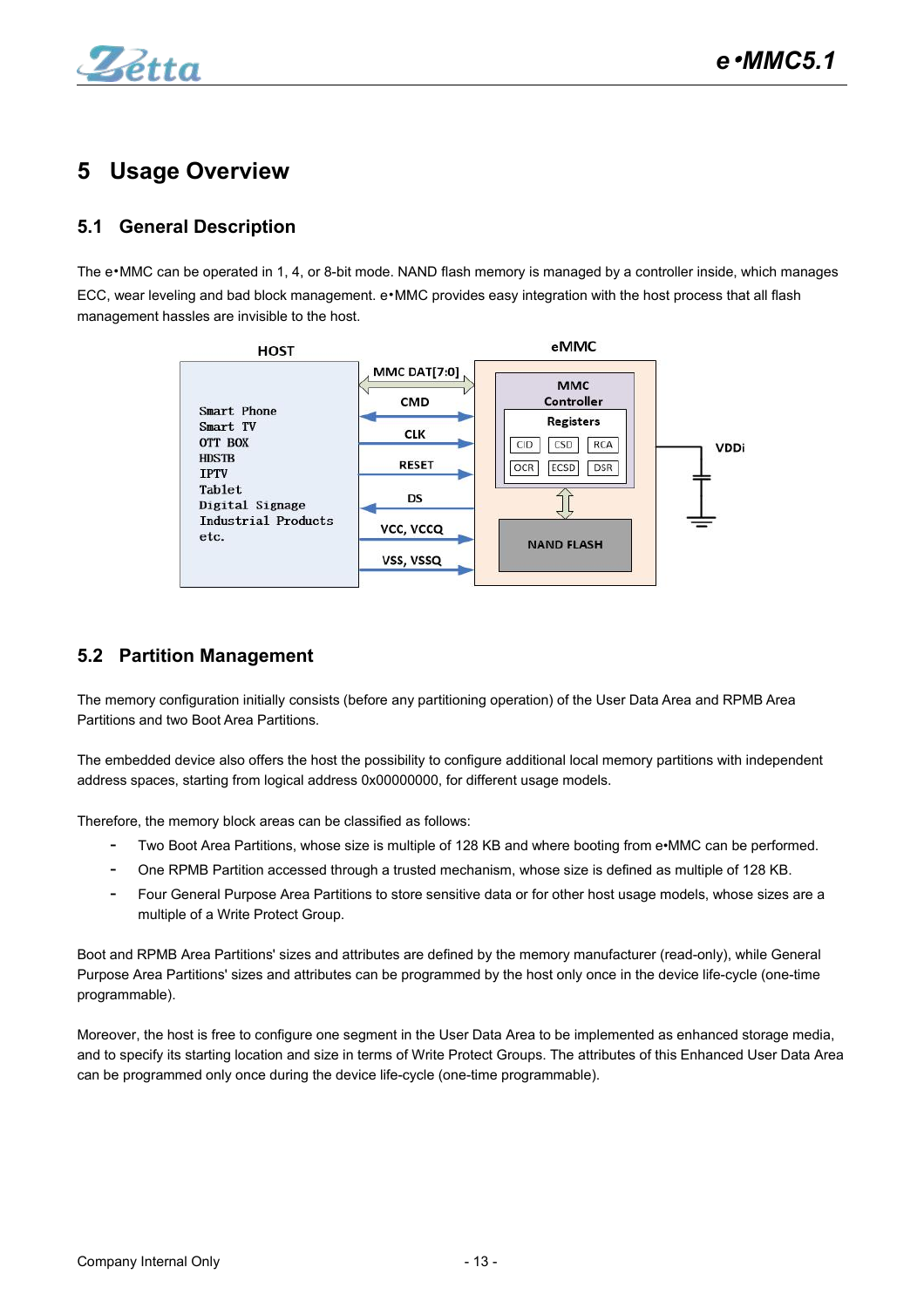

#### A possible final configuration can be the following:



### **5.3 User Density**

<span id="page-13-0"></span>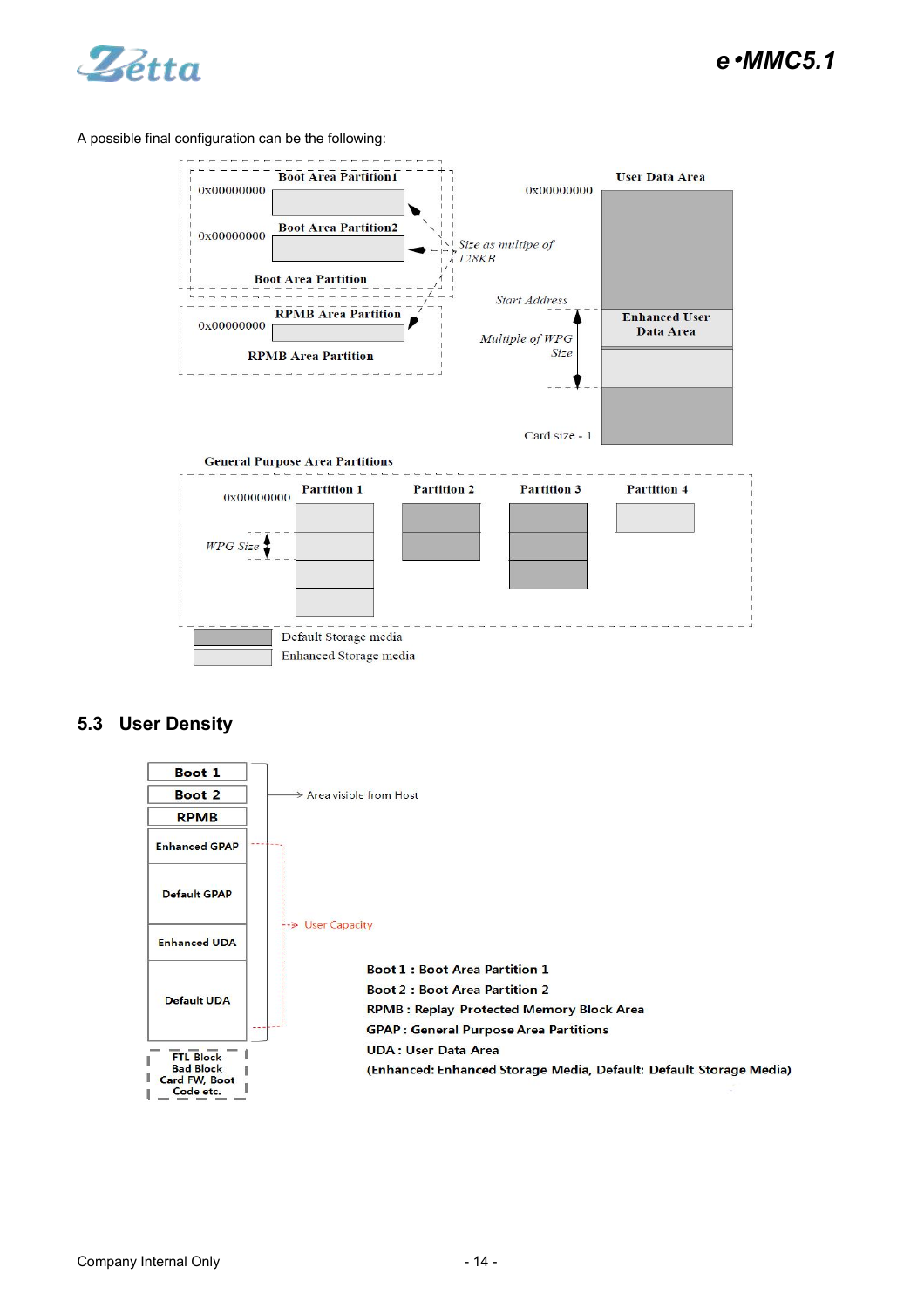

### **Boot and RPMB Size**

|         | <b>Boot1 Size</b> | <b>Boot2 Size</b> | <b>RPMB Size</b> |
|---------|-------------------|-------------------|------------------|
| Default | 4096 KB           | 4096 KB           | 4096 KB          |
| Max.    | 4096 KB           | 4096 KB           | 4096 KB          |

### **User Density Size**

| <b>Capacity</b> | <b>User Area Capacity</b>                    | <b>SEC_COUNT in Extended CSD</b> |  |
|-----------------|----------------------------------------------|----------------------------------|--|
| 4 GB            | 3,909,091,328 Bytes<br>$(3728 \text{ MB})$   | 0x748000                         |  |
| 8 GB            | 7,755,268,096 Bytes<br>(7396 MB)             | 0xE90000                         |  |
| 16 GB           | 15,634,268,160 Bytes<br>$(14910 \text{ MB})$ | 0x1D1F000                        |  |
| 32 GB           | 31,095,521,280 Bytes<br>(29655 MB)           | 0x39EF6C0                        |  |
| 64 GB           | 62,206,836,736 Bytes<br>(59325 MB)           | 0x73DE880                        |  |

### **Maximum Enhanced Partition Size**

| <b>Capacity</b> | <b>Max. Enhanced</b><br><b>Partition Size</b> | <b>MAX_ENH_SIZE_MULT</b> | HC_WP_GRP_SIZE | HC_ERASE_GRP_SIZE |
|-----------------|-----------------------------------------------|--------------------------|----------------|-------------------|
| 4 GB            | 1,954,545,664 Bytes<br>(1864 MB)              | 0xE9                     | 0x10           | 0x1               |
| 8 GB            | 3,875,536,896 Bytes<br>(3696 MB)              | 0x1D2                    | 0x10           | 0x1               |
| 16 GB           | 5,175,771,136 Bytes<br>(4936 MB)              | 0x3A3                    | 0x10           | 0x1               |
| 32 GB           | 10,359,930,880 Bytes<br>(9880 MB)             | 0x4D3                    | 0x10           | 0x1               |
| 64 GB           | 20,728,250,368 Bytes<br>(19768 MB)            | 0x9A7                    | 0x10           | 0x1               |

Max Enhanced Area = MAX\_ENH\_SIZE\_MULT x HC\_WP\_GRP\_SIZE x HC\_ERASE\_GRP\_SIZE x 512KBytes

### <span id="page-14-0"></span>**5.4 Performance**

| <b>Capacity</b> | <b>Part Number</b> | <b>Mode</b>  | <b>Sequential Read</b><br>(MB/s) | <b>SLC Sequential</b><br>Write (MB/s) | <b>Sustained Sequential</b><br>Write (MB/s) |
|-----------------|--------------------|--------------|----------------------------------|---------------------------------------|---------------------------------------------|
| 4 GB            | ZDEMMC04GA         | <b>HS400</b> | 160                              | 60                                    | 15                                          |
| 8 GB            | ZDEMMC08GA         | <b>HS400</b> | 160                              | 100                                   | 20                                          |
| 16 GB           | ZDEMMC16GA         | <b>HS400</b> | 250                              | 90                                    | 18                                          |
| 32 GB           | ZDEMMC32GA         | <b>HS400</b> | 280                              | 130                                   | 18                                          |
| 64 GB           | ZDEMMC64GA         | <b>HS400</b> | 280                              | 190                                   | 30                                          |

**Test Condition:** Bus width x8,200MHz DDR, 512KB data transfer, w/o file system overhead, measured on internal board.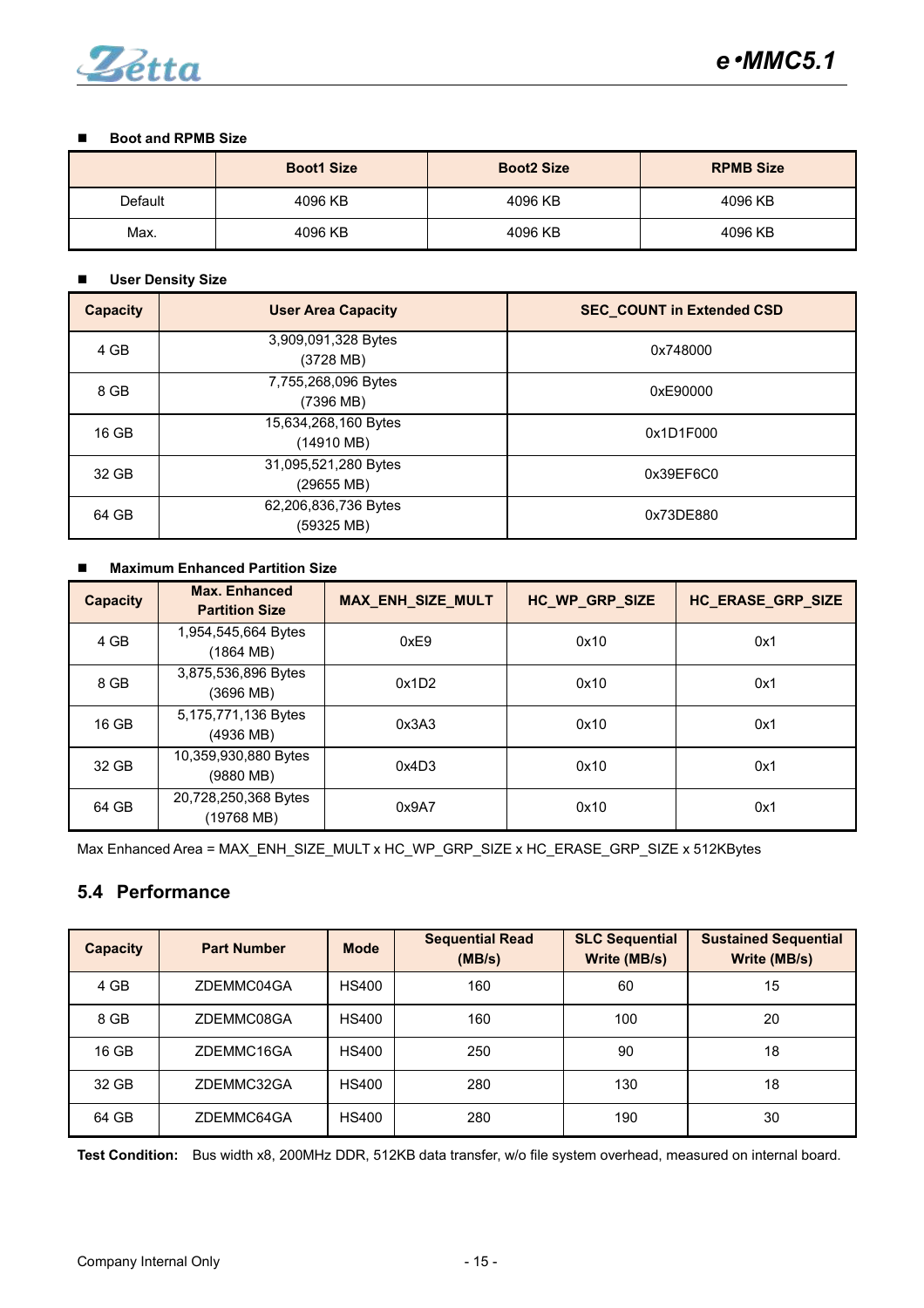

# <span id="page-15-0"></span>**5.5 Boot Operation Mode**

In boot operation mode, the master can read boot data from the slave (device) by keeping CMD line low or sending CMD0 with argument + 0xFFFFFFFA, before issuing CMD1. The data can be read from either boot area or user area depending on register setting.



**State diagram (alternative boot mode)**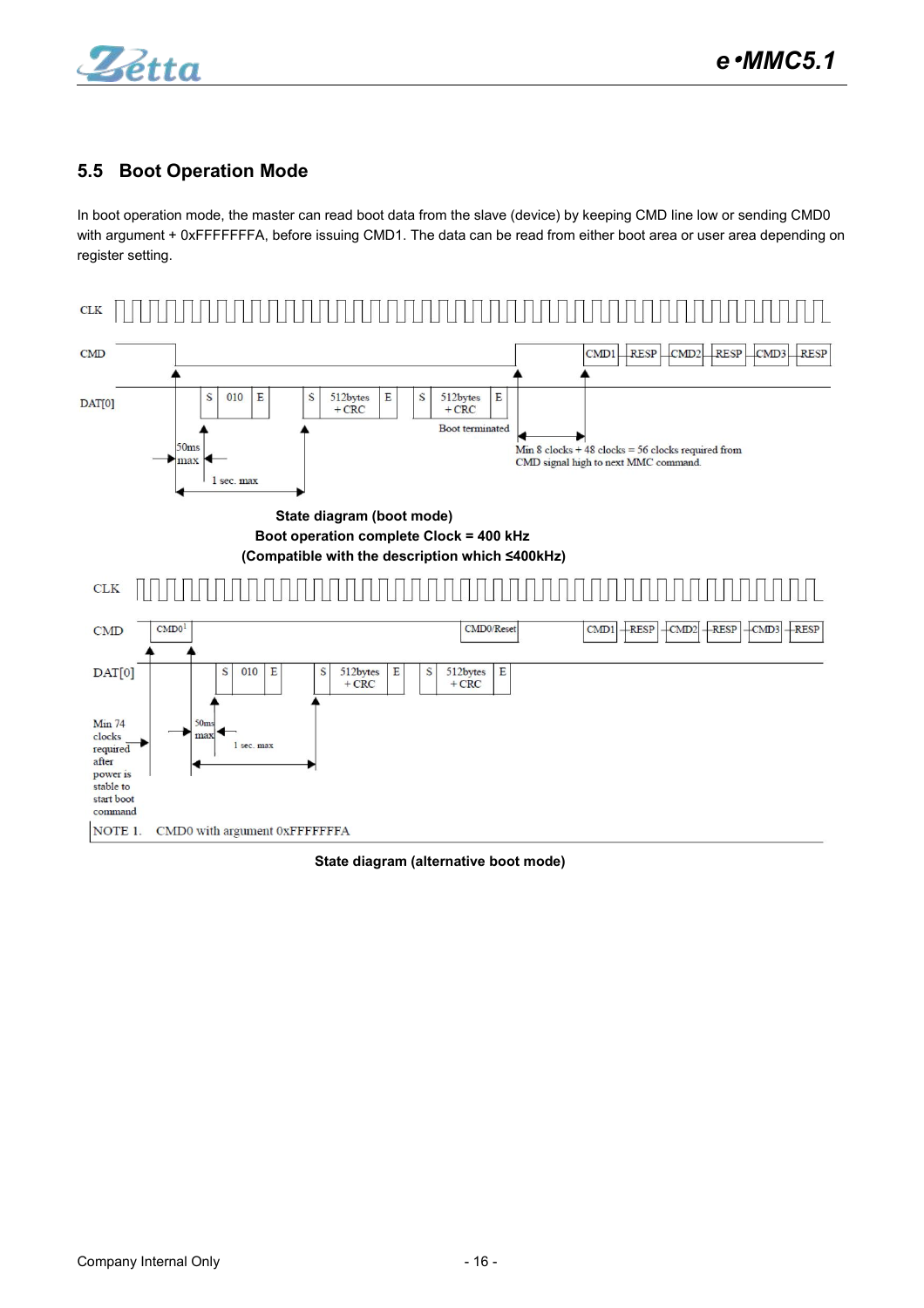

# <span id="page-16-0"></span>**6 Device Register**

# <span id="page-16-1"></span>**6.1 OCR Register**

The 32-bit operation conditions register (OCR) stores the V<sub>DD</sub> voltage profile of the Device and the access mode indication. In addition, this register includes a status information bit. This status bitis set if the Device power up procedure has been finished. The OCR register shall be implemented by all Devices.

| <b>OCR bit</b> | V <sub>cco</sub> voltage window  | e•MMC             |  |  |  |  |  |
|----------------|----------------------------------|-------------------|--|--|--|--|--|
| [6:0]          | Reserved                         | 000 0000b         |  |  |  |  |  |
| $[7]$          | $1.7 - 1.95$                     | 1b                |  |  |  |  |  |
| [14:8]         | $2.0 - 2.6$                      | 000 0000b         |  |  |  |  |  |
| [23:15]        | $2.7 - 3.6$                      | 1 1111 1111b      |  |  |  |  |  |
| [28:24]        | Reserved                         | 000 0000b         |  |  |  |  |  |
| [30:29]        | Access Mode                      | 00b (byte mode)   |  |  |  |  |  |
|                |                                  | 10b (sector mode) |  |  |  |  |  |
| $[31]$         | Card power up status bit (busy)* |                   |  |  |  |  |  |

Note<sup>\*</sup>: This bit is set to LOW if the e•MMC has not finished the power up routine. The supported voltage range is coded as shown in table.

# <span id="page-16-2"></span>**6.2 CID Register**

The Device IDentification (CID) register is 128 bits wide. It contains the Device identification information used during the Device identification phase (e•MMC protocol). Every individual flash or I/O Device shall have a unique identification number. Every type of e•MMC Device shall have a unique identification number. Table 75 lists these identifiers. The structure ofthe CID register is defined in this section.

| <b>Name</b>           | <b>Field</b>   | <b>Width</b> | <b>CID-slice</b> | <b>CID Value</b>            |
|-----------------------|----------------|--------------|------------------|-----------------------------|
| Manufacturer ID       | <b>MID</b>     | 8            | [127:120]        | 0xE7                        |
| Reserved              | $\blacksquare$ | 6            | [119:114]        | 0x0                         |
| Card/BGA              | <b>CBX</b>     | 2            | [113:112]        | 0x1                         |
| OEM/Application ID    | <b>OID</b>     | 8            | [111:104]        | 0x11                        |
| Product name          | <b>PNM</b>     | 48           | [103:56]         | 0x30 36 34 47 30 30(064G00) |
| Product revision      | <b>PRV</b>     | 8            | [55:48]          | 0x10                        |
| Product serial number | <b>PSN</b>     | 32           | [47:16]          | Serial number               |
| Manufacturing date    | <b>MDT</b>     | 8            | [15:8]           | Manufacturing date          |
| CRC7 checksum         | <b>CRC</b>     | 7            | [7:1]            | CRC7                        |
| Not used, always '1'  |                |              | [0:0]            | 0x1                         |

# <span id="page-16-3"></span>**6.3 CSD Register**

The Card-Specific Data register provides information on how to access the e•MMC contents. The CSD defines the data format, error correction type, maximum data access time, data transfer speed, whether the DSR register can be used etc. The programmable part of the register (entries marked by W or E, see below) can be changed by CMD27.The type of the entries in the table below is coded as follows:

- R: Read only
- W: One time programmable and not readable.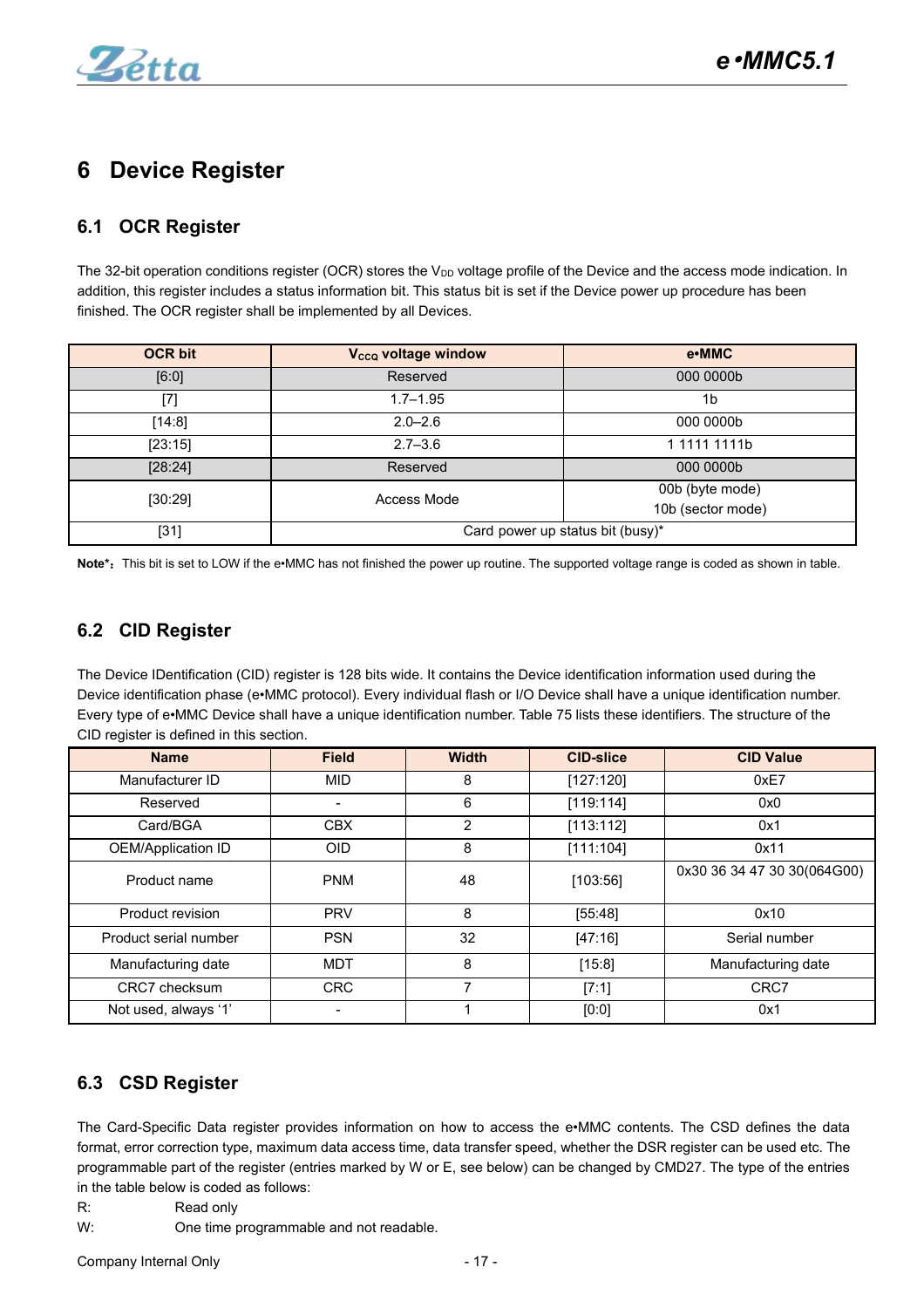

R/W: One time programmable and readable. W/E: Multiple writable with value kept after power failure, H/W reset assertion and any CMD0 reset and not readable. R/W/E: Multiple writable with value kept after power failure, H/W reset assertion and any CMD0 reset and readable. R/W/C\_P: Writable after value cleared by power failure and HW/ rest assertion (the value not cleared by CMD0 reset) and readable. R/W/E\_P: Multiple writable with value reset after power failure, H/W reset assertion and any CMD0 reset and readable. W/E/\_P: Multiple writable with value reset after power failure, H/W reset assertion and any CMD0 reset and not

readable.

| <b>Name</b>                                      | <b>Field</b>       | Width          | <b>Cell Type</b>         | <b>CSD-slice</b> | Value |
|--------------------------------------------------|--------------------|----------------|--------------------------|------------------|-------|
| CSD structure                                    | CSD STRUCTURE      | $\overline{2}$ | R                        | [127:126]        | 0x3   |
| System specification version                     | SPEC_VERS          | 4              | R                        | [125:122]        | 0x4   |
| Reserved                                         |                    | $\overline{2}$ | ${\sf R}$                | [121:120]        | 0x0   |
| Data read access-time 1                          | <b>TAAC</b>        | 8              | R                        | [119:112]        | 0x4F  |
| Data read access-time 2 in CLK cycles (NSAC*100) | <b>NSAC</b>        | 8              | ${\sf R}$                | [111:104]        | 0x1   |
| Max. bus clock frequency                         | TRAN_SPEED         | 8              | R                        | [103:96]         | 0x32  |
| Card command classes                             | CCC                | 12             | $\mathsf R$              | [95:84]          | 0xF5  |
| Max. read data block length                      | READ_BL_LEN        | 4              | $\mathsf R$              | [83:80]          | 0x9   |
| Partial blocks for read allowed                  | READ_BL_PARTIAL    | $\mathbf{1}$   | R                        | [79:79]          | 0x0   |
| Write block misalignment                         | WRITE_BLK_MISALIGN | $\mathbf{1}$   | $\mathsf R$              | [78:78]          | 0x0   |
| Read block misalignment                          | READ_BLK_MISALIGN  | $\mathbf{1}$   | R                        | [77:77]          | 0x0   |
| DSR implemented                                  | DSR_IMP            | $\mathbf{1}$   | R                        | [76:76]          | 0x0   |
| Reserved                                         |                    | $\overline{2}$ | ${\sf R}$                | [75:74]          | 0x0   |
| Device size                                      | C_SIZE             | 12             | ${\sf R}$                | [73:62]          | 0xFFF |
| Max. read current @ VDD min                      | VDD_R_CURR_MIN     | 3              | $\mathsf R$              | [61:59]          | 0x6   |
| Max. read current @ VDD max                      | VDD_R_CURR_MAX     | 3              | R                        | [58:56]          | 0x6   |
| Max. write current @ VDD min                     | VDD_W_CURR_MIN     | 3              | $\mathsf R$              | [55:53]          | 0x6   |
| Max. write current @ VDD max                     | VDD W CURR MAX     | 3              | R                        | [52:50]          | 0x6   |
| Device size multiplier                           | C_SIZE_MULT        | 3              | ${\sf R}$                | [49:47]          | 0x7   |
| Erase group size                                 | ERASE_GRP_SIZE     | 5              | R                        | [46:42]          | 0x1F  |
| Erase group size multiplier                      | ERASE_GRP_MULT     | 5              | R                        | [41:37]          | 0x1F  |
| Write protect group size                         | WP_GRP_SIZE        | 5              | $\mathsf R$              | [36:32]          | 0xF   |
| Write protect group enable                       | WP_GRP_MULT        | $\mathbf{1}$   | R                        | [31:31]          | 0x1   |
| Manufacturer default                             | ECC DEFAULT_ECC    | $\overline{2}$ | ${\sf R}$                | [30:29]          | 0x0   |
| Write speed factor                               | R2W_FACTOR         | 3              | R                        | [28:26]          | 0x5   |
| Max. write data block length                     | WRITE_BL_LEN       | 4              | R                        | [25:22]          | 0x9   |
| Partial blocks for write allowed                 | WRITE_BL_PARTIAL   | $\mathbf{1}$   | $\mathsf R$              | [21:21]          | 0x0   |
| Reserved                                         |                    | $\overline{4}$ | ${\sf R}$                | [20:17]          | 0x0   |
| Content protection application                   | CONTENT_PROT_APP   | 1              | R                        | [16:16]          | 0x0   |
| File format group                                | FILE_FORMAT_GRP    | $\mathbf{1}$   | R/W                      | [15:15]          | 0x0   |
| Copy flag(OTP)                                   | <b>COPY</b>        | $\mathbf{1}$   | R/W                      | [14:14]          | 0x0   |
| Permanent write protection                       | PERM WRITE PROTECT | $\mathbf{1}$   | R/W                      | [13:13]          | 0x0   |
| Temporary write protection                       | TMP_WRITE_PROTECT  | $\mathbf{1}$   | R/W/E                    | [12:12]          | 0x0   |
| File format                                      | FILE FORMAT        | $\overline{2}$ | R/W                      | [11:10]          | 0x0   |
| ECC code                                         | ECC                | $\overline{2}$ | R/W/E                    | [9:8]            | 0x0   |
| <b>CRC</b>                                       | <b>CRC</b>         | $\overline{7}$ | R/W/E                    | [7:1]            | 0x0   |
| Not used, always '1'                             |                    | $\mathbf{1}$   | $\overline{\phantom{a}}$ | [0:0]            | 0x1   |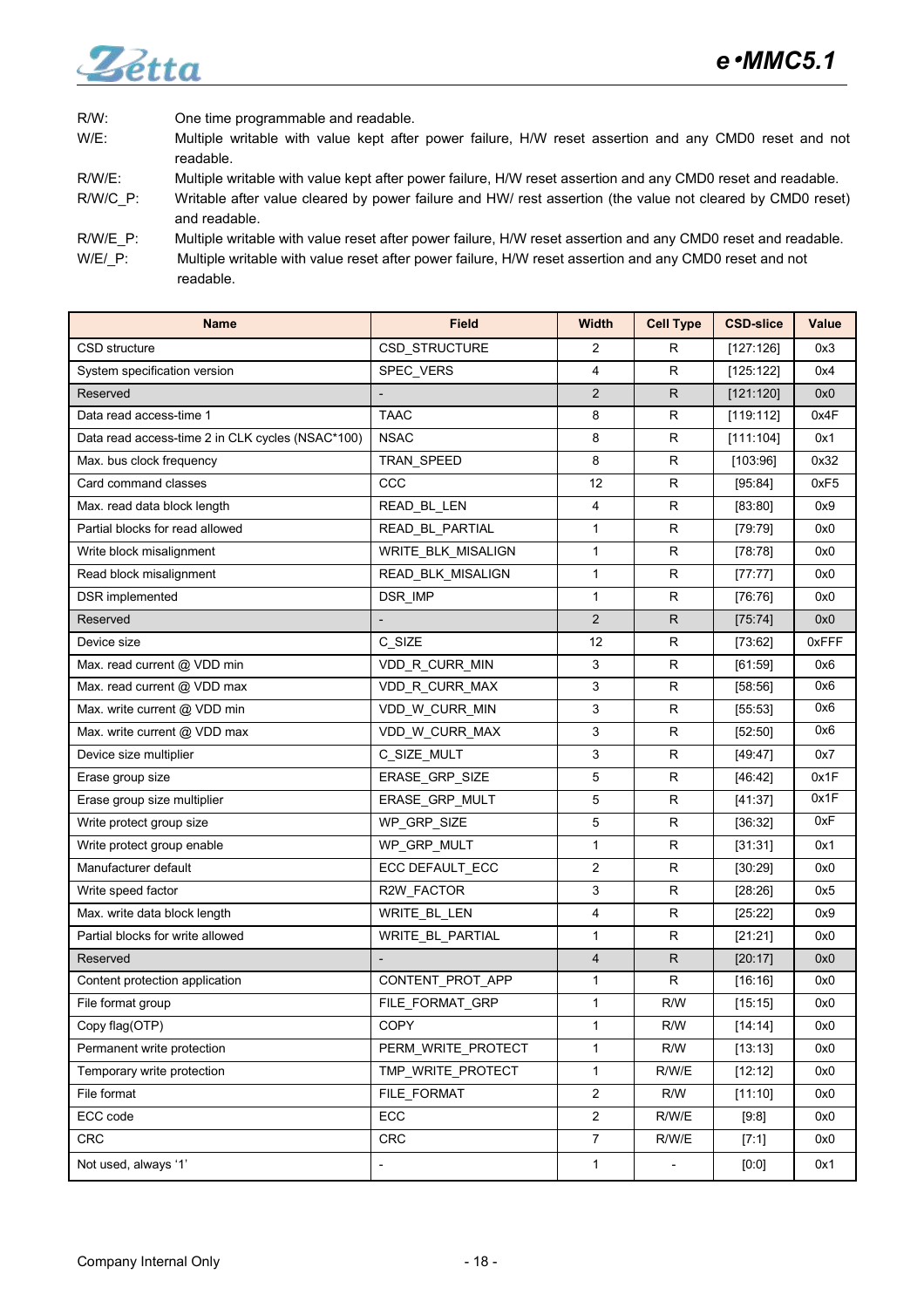

# <span id="page-18-0"></span>**6.4 Extended CSD Register**

The Extended CSD register defines the e•MMC properties and selected modes. It is 512 bytes long.

The most significant 320 bytes are the Properties segment, which defines the e•MMC capabilities and cannot be modified by the host. The lower 192 bytes are the Modes segment, which defines the configuration the e•MMC is working in. These modes can be changed by the host by means of the SWITCH command.

R: Read only

W: One time programmable and not readable.

R/W: One time programmable and readable.

- W/E: Multiple writable with value kept after power failure, H/W reset assertion and any CMD0 reset and not readable.
- R/W/E: Multiple writable with value kept after power failure, H/W reset assertion and any CMD0 reset and readable.
- R/W/C\_P: Writable after value cleared by power failure and HW/ rest assertion (the value not cleared by CMD0 reset) and readable.

R/W/E\_P: Multiple writable with value reset after power failure, H/W reset assertion and any CMD0 reset and readable. W/E/ P: Multiple writable with value reset after power failure, H/W reset assertion and any CMD0 reset and not readable.

| <b>Name</b>                                  | <b>Field</b>                                  | <b>Size</b><br>(Bytes) | Cell<br><b>Type</b> | <b>CSD-slice</b> | Value   |
|----------------------------------------------|-----------------------------------------------|------------------------|---------------------|------------------|---------|
| <b>Properties Segment</b>                    |                                               |                        |                     |                  |         |
| Reserved                                     |                                               | 6                      | <b>TBD</b>          | [511:506]        | All "0" |
| <b>Extended Security Commands Error</b>      | EXT SECURITY ERR                              | $\mathbf{1}$           | R                   | [505]            | 0x0     |
| <b>Supported Command Sets</b>                | S_CMD_SET                                     | 1                      | $\mathsf{R}$        | [504]            | 0x1     |
| <b>HPI</b> features                          | HPI FEATURES                                  | $\mathbf{1}$           | R                   | [503]            | 0x1     |
| Background operations support                | <b>BKOPS SUPPORT</b>                          | 1                      | $\mathsf{R}$        | [502]            | 0x1     |
| Max packed read commands                     | MAX PACKED READS                              | 1                      | $\mathsf{R}$        | [501]            | 0x38    |
| Max packed write commands                    | MAX PACKED WRITES                             | 1                      | $\mathsf{R}$        | $[500]$          | 0x38    |
| Data Tag Support                             | DATA TAG SUPPORT                              | $\mathbf{1}$           | $\mathsf R$         | [499]            | 0x1     |
| Tag Unit Size                                | TAG_UNIT_SIZE                                 | 1                      | $\mathsf{R}$        | [498]            | 0x5     |
| Tag Resources Size                           | TAG_RES_SIZE                                  | $\mathbf{1}$           | R                   | [497]            | 0x1     |
| Context management capabilities              | CONTEXT_CAPABILITIES                          | 1                      | $\mathsf{R}$        | [496]            | 0x5     |
| Large Unit size                              | LARGE_UNIT_SIZE_M1                            | 1                      | R                   | [495]            | 0x1     |
| Extended partitions attribute support        | EXT SUPPORT                                   | $\mathbf{1}$           | $\mathsf{R}$        | $[494]$          | 0x3     |
| Supported modes                              | SUPPORTED MODES                               | 1                      | $\mathsf{R}$        | [493]            | 0x1     |
| FFU features                                 | FFU FEATURES                                  | 1                      | $\mathsf{R}$        | [492]            | 0x1     |
| Operation codes timeout                      | OPERATION CODE TIMEOUT                        | $\mathbf{1}$           | $\mathsf{R}$        | [491]            | 0xD     |
| FFU Argument                                 | FFU ARG                                       | 4                      | $\mathsf{R}$        | [490:487]        | 0x0     |
| Barrier support                              | BARRIER_SUPPORT                               | 1                      | $\mathsf{R}$        | [486]            | 0x1     |
| Reserved                                     |                                               | 177                    | <b>TBD</b>          | [485:309]        | All "0" |
| <b>CMD Queuing Support</b>                   | CMDQ_SUPPORT                                  | 1                      | R                   | $[308]$          | 0x1     |
| <b>CMD Queuing Depth</b>                     | CMDQ DEPTH                                    | 1                      | R                   | $[307]$          | 0x1F    |
| Reserved                                     |                                               | $\mathbf{1}$           | <b>TBD</b>          | $[306]$          | 0x0     |
| Number of FW sectors correctly<br>programmed | NUMBER OF FW SECTORS COR<br>RECTLY PROGRAMMED | $\overline{4}$         | $\mathsf{R}$        | [305:302]        | 0x0     |
| Vendor proprietary health report             | VENDOR_PROPRIETARY_HEALTH_<br><b>REPORT</b>   | 32                     | $\mathsf{R}$        | [301:270]        | All "0" |
| Device life time estimation type B           | DEVICE_LIFE_TIME_EST_TYP_B                    | $\mathbf{1}$           | $\mathsf{R}$        | [269]            | 0x1     |
| Device life time estimation type A           | DEVICE_LIFE_TIME_EST_TYP_A                    | $\mathbf{1}$           | R                   | [268]            | 0x1     |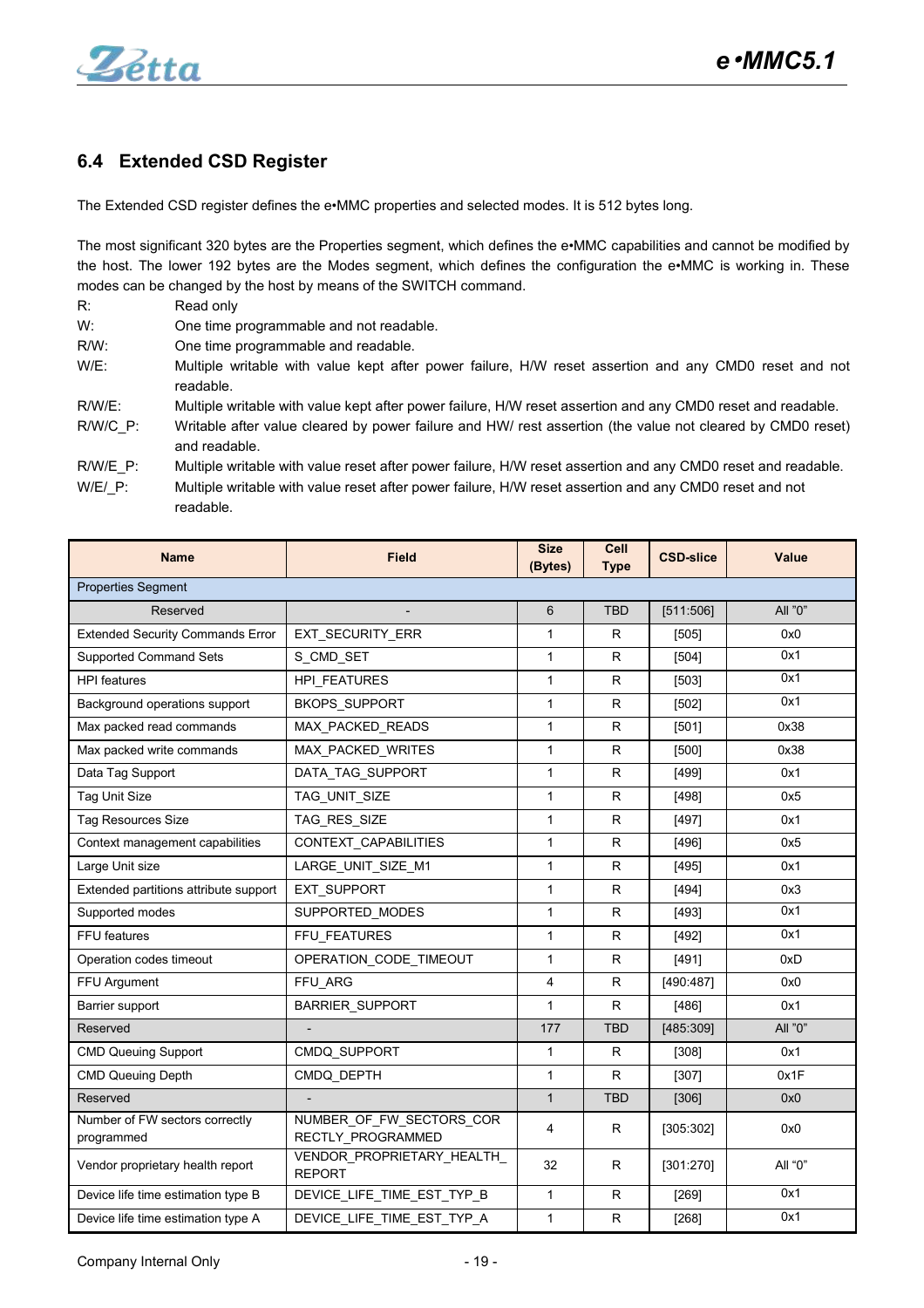

| <b>Name</b>                                                      | <b>Field</b>                           | <b>Size</b><br>(Bytes) | Cell<br><b>Type</b> | <b>CSD-slice</b> | <b>Value</b>                                      |  |
|------------------------------------------------------------------|----------------------------------------|------------------------|---------------------|------------------|---------------------------------------------------|--|
| Pre EOL information                                              | PRE EOL INFO                           | 1                      | R                   | [267]            | 0x1                                               |  |
| Optimal read size                                                | OPTIMAL READ SIZE                      | $\mathbf{1}$           | R                   | [266]            | 0x40                                              |  |
| Optimal write size                                               | OPTIMAL_WRITE_SIZE                     | $\mathbf{1}$           | $\mathsf{R}$        | [265]            | 0x40                                              |  |
| Optimal trim unit size                                           | OPTIMAL_TRIM_UNIT_SIZE                 | $\mathbf{1}$           | $\mathsf{R}$        | [264]            | 0x7                                               |  |
| Device version                                                   | DEVICE_VERSION                         | $\overline{2}$         | R                   | [263:262]        | 0x0                                               |  |
| Firmware version                                                 | FIRMWARE_VERSION                       | 8                      | $\mathsf{R}$        | [261:254]        | FW version                                        |  |
| Power class for 200MHz, DDR at<br>$V_{CC} = 3.6V$                | PWR_CL_DDR_200_360                     | 1                      | R                   | $[253]$          | 0x0                                               |  |
| Cache size                                                       | CACHE SIZE                             | $\overline{4}$         | $\mathsf{R}$        | [252:249]        | 0x300                                             |  |
| Generic CMD6 timeout                                             | GENERIC_CMD6_TIME                      | $\mathbf{1}$           | R                   | $[248]$          | 0x40                                              |  |
| Power off notification(long) timeout                             | POWER_OFF_LONG_TIME                    | $\mathbf{1}$           | R                   | $[247]$          | 0x64                                              |  |
| Background operations status                                     | <b>BKOPS STATUS</b>                    | $\mathbf{1}$           | $\mathsf{R}$        | $[246]$          | 0x0                                               |  |
| Number of correctly programmed<br>sectors                        | CORRECTLY_PRG_SECTORS_NUM              | 4                      | R                   | [245:242]        | 0x0                                               |  |
| 1st initialization time after<br>partitioning                    | INI_TIMEOUT_AP                         | $\mathbf{1}$           | R                   | [241]            | 0xA                                               |  |
| <b>Cache Flushing Policy</b>                                     | CACHE FLUSH POLICY                     | $\mathbf{1}$           | ${\sf R}$           | $[240]$          | 0x1                                               |  |
| Power class for 52MHz, DDR at V <sub>cc</sub><br>$= 3.6V$        | PWR_CL_DDR_52_360                      | 1                      | R                   | [239]            | 0x0                                               |  |
| Power class for 52MHz, DDR at V <sub>CC</sub><br>$= 1.95V$       | PWR_CL_DDR_52_195                      | 1                      | $\mathsf{R}$        | [238]            | 0x0                                               |  |
| Power class for 200MHz at Vcco<br>=1.95V, $V_{CC}$ = 3.6V        | PWR_CL_200_195                         | $\mathbf{1}$           | $\mathsf{R}$        | [237]            | 0x0                                               |  |
| Power class for 200MHz, at<br>$V_{CCQ} = 1.3V$ , $V_{CC} = 3.6V$ | PWR_CL_200_130                         | $\mathbf{1}$           | ${\sf R}$           | $[236]$          | 0x0                                               |  |
| Minimum Write Performance for 8bit<br>at 52MHz in DDR mode       | MIN_PERF_DDR_W_8_52                    | $\mathbf{1}$           | $\mathsf{R}$        | $[235]$          | 0x0                                               |  |
| Minimum Read Performance for 8bit<br>at 52MHz in DDR mode        | MIN_PERF_DDR_R_8_52                    | $\mathbf{1}$           | $\mathsf R$         | [234]            | 0x0                                               |  |
| Reserved                                                         |                                        | $\mathbf{1}$           | <b>TBD</b>          | $[233]$          | 0x0                                               |  |
| <b>TRIM Multiplier</b>                                           | TRIM MULT                              | $\mathbf{1}$           | $\mathsf{R}$        | $[232]$          | 0x2                                               |  |
| Secure Feature support                                           | SEC_FEATURE_SUPPORT                    | $\mathbf{1}$           | $\mathsf{R}$        | [231]            | 0x55                                              |  |
| Secure Erase Multiplier                                          | SEC_ERASE_MULT                         | $\mathbf{1}$           | ${\sf R}$           | $[230]$          | 0x1Bh                                             |  |
| Secure TRIM Multiplier                                           | SEC_TRIM_MULT                          | $\mathbf{1}$           | R                   | [229]            | 0x11                                              |  |
| Boot information                                                 | <b>BOOT INFO</b>                       | $\mathbf{1}$           | R                   | $[228]$          | 0x7                                               |  |
| Reserved                                                         |                                        | $\mathbf{1}$           | <b>TBD</b>          | $[227]$          | 0x0                                               |  |
| Boot partition size                                              | BOOT_SIZE_MULT                         | $\mathbf{1}$           | $\mathsf R$         | $[226]$          | 0x20                                              |  |
| Access size                                                      | ACC_SIZE                               | $\mathbf{1}$           | R                   | $[225]$          | 0x6                                               |  |
| High-capacity erase unit size                                    | HC_ERASE_GRP_SIZE                      | $\mathbf{1}$           | R                   | [224]            | 0x1                                               |  |
| High-capacity erase timeout                                      | ERASE TIMEOUT MULT                     | $\mathbf{1}$           | R                   | $[223]$          | 0x1                                               |  |
| Reliable write sector count                                      | REL_WR_SEC_C                           | $\mathbf{1}$           | $\mathsf R$         | [222]            | 0x1                                               |  |
| High-capacity write protect group<br>size                        | HC_WP_GRP_SIZE                         | 1                      | $\mathsf R$         | [221]            | 0x10                                              |  |
| Sleep current [Vcc]                                              | S_C_VCC                                | $\mathbf{1}$           | R                   | [220]            | 0xD                                               |  |
| Sleep current [Vcco]                                             | S_C_VCCQ                               | $\mathbf{1}$           | R                   | $[219]$          | 0xD                                               |  |
| Production state awareness timeout                               | PRODUCTION_STATE_AWARENES<br>S_TIMEOUT | 1                      | R                   | $[218]$          | 0x6                                               |  |
| Sleep/awake timeout                                              | S_A_TIMEOUT                            | $\mathbf{1}$           | R                   | [217]            | 0x17                                              |  |
| Sleep Notification Timout1                                       | SLEEP_NOTIFICATION_TIME                | $\mathbf{1}$           | ${\sf R}$           | $[216]$          | 0xA                                               |  |
| Sector Count                                                     | SEC_COUNT                              | 4                      | $\mathsf{R}$        | [215:212]        | 4GB: 0x748000<br>8GB: 0xE90000<br>16GB: 0x1D1F000 |  |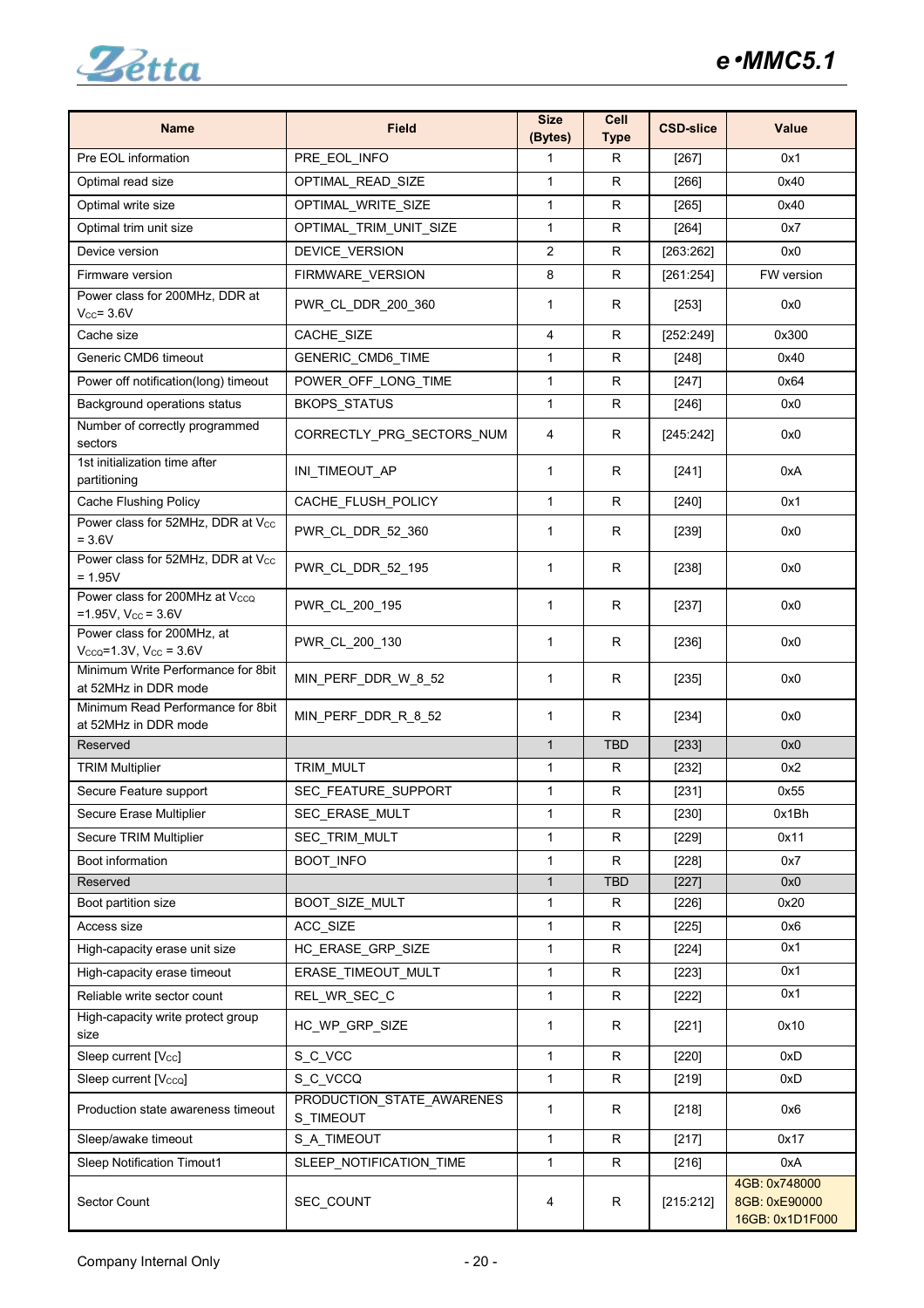

| <b>Name</b>                                                       | <b>Field</b>          | <b>Size</b><br>(Bytes) | Cell<br><b>Type</b>              | <b>CSD-slice</b> | Value                              |
|-------------------------------------------------------------------|-----------------------|------------------------|----------------------------------|------------------|------------------------------------|
| Sector Count                                                      | SEC_COUNT             | 4                      | R                                | [215:212]        | 32GB: 0x39EF6C0<br>64GB: 0x73DE880 |
| Secure Write Protect Information                                  | SECURE_WP_INFO        | $\mathbf{1}$           | $\mathsf{R}$                     | [211]            | 0x0                                |
| Minimum Write Performance for 8bit<br>at 52MHz                    | MIN_PERF_W_8_52       | 1                      | R                                | $[210]$          | 0x0                                |
| Minimum Read Performance for 8bit<br>at 52MHz                     | MIN_PERF_R_8_52       | $\mathbf{1}$           | R                                | $[209]$          | 0x0                                |
| Minimum Write Performance for 8bit<br>at 26MHz, for 4bit at 52MHz | MIN_PERF_W_8_26_4_52  | $\mathbf{1}$           | R                                | $[208]$          | 0x0                                |
| Minimum Read Performance for 8bit<br>at 26MHz, for 4bit at 52MHz  | MIN_PERF_R_8_26_4_52  | $\mathbf{1}$           | R                                | $[207]$          | 0x0                                |
| Minimum Write Performance for 4bit<br>at 26MHz                    | MIN_PERF_W_4_26       | $\mathbf{1}$           | $\mathsf{R}$                     | $[206]$          | 0x0                                |
| Minimum Read Performance for 4bit<br>at 26MHz                     | MIN_PERF_R_4_26       | $\mathbf{1}$           | R                                | [205]            | 0x0                                |
| Reserved                                                          |                       | $\mathbf{1}$           | <b>TBD</b>                       | $[204]$          | 0x0                                |
| Power class for 26MHz at 3.6 V 1 R                                | PWR_CL_26_360         | $\mathbf{1}$           | R                                | $[203]$          | 0x0                                |
| Power class for 52MHz at 3.6 V 1 R                                | PWR_CL_52_360         | $\mathbf{1}$           | R                                | $[202]$          | 0x0                                |
| Power class for 26MHz at 1.95 V 1<br>R                            | PWR CL 26 195         | $\mathbf{1}$           | R                                | $[201]$          | 0x0                                |
| Power class for 52MHz at 1.95 V 1<br>R                            | PWR_CL_52_195         | $\mathbf{1}$           | R                                | $[200]$          | 0x0                                |
| Partition switching timing                                        | PARTITION_SWITCH_TIME | $\mathbf{1}$           | R                                | [199]            | 0x6                                |
| Out-of-interrupt busy timing                                      | OUT_OF_INTERRUPT_TIME | $\mathbf{1}$           | ${\sf R}$                        | [198]            | 0xA                                |
| I/O Driver Strength                                               | DRIVER_STRENGTH       | $\mathbf{1}$           | R                                | [197]            | 0x1                                |
| Device type                                                       | DEVICE_TYPE           | $\mathbf{1}$           | $\mathsf{R}$                     | [196]            | 0x57                               |
| Reserved                                                          |                       | $\mathbf{1}$           | <b>TBD</b>                       | [195]            | 0x0                                |
| <b>CSD Structure Version</b>                                      | CSD_STRUCTURE         | $\mathbf{1}$           | $\mathsf{R}$                     | [194]            | 0x2                                |
| Reserved                                                          |                       | $\mathbf{1}$           | <b>TBD</b>                       | [193]            | 0x0                                |
| <b>Extended CSD Revision</b>                                      | EXT_CSD_REV           | 1                      | $\mathsf{R}$                     | $[192]$          | 0x8                                |
| <b>Modes Segment</b>                                              |                       |                        |                                  |                  |                                    |
| <b>Command Set</b>                                                | CMD_SET               | $\mathbf{1}$           | R/W/E<br>P                       | [191]            | 0x0                                |
| Reserved                                                          |                       | $\mathbf{1}$           | <b>TBD</b>                       | $[190]$          | 0x0                                |
| Command set revision                                              | CMD_SET_REV           |                        | $\mathsf R$                      | [189]            | 0x0                                |
| Reserved                                                          |                       | $\mathbf{1}$           | <b>TBD</b>                       | [188]            | 0x0                                |
| Power class                                                       | POWER_CLASS           |                        | R/W/E<br>P                       | [187]            | 0x0                                |
| Reserved                                                          |                       | $\mathbf{1}$           | <b>TBD</b>                       | $[186]$          | 0x0                                |
| High Speed Interface Timing                                       | HS TIMING             | 1                      | R/W/E<br>P                       | [185]            | 0x0                                |
| Strobe Support                                                    | STROBE_SUPPORT        | $\mathbf{1}$           | R                                | $[184]$          | 0x1                                |
| <b>Bus Width Mode</b>                                             | <b>BUS_WIDTH</b>      | $\mathbf{1}$           | W/E_P                            | [183]            | 0x0                                |
| Reserved                                                          |                       | $\mathbf{1}$           | <b>TBD</b>                       | [182]            | 0x0                                |
| Erased memory range                                               | ERASE_MEM_CONT        | $\mathbf{1}$           | R                                | [181]            | 0x0                                |
| Reserved                                                          |                       | $\mathbf{1}$           | <b>TBD</b>                       | $[180]$          | 0x0                                |
| <b>Partition Configuration</b>                                    | PARTITION_CONFIG      | $\mathbf{1}$           | <b>R/W/E &amp;</b><br>R/W/E<br>P | $[179]$          | 0x0                                |
| Boot Config protection                                            | BOOT_CONFIG_PROT      | $\mathbf{1}$           | R/W<br>&R/W/C<br>P               | $[178]$          | 0x0                                |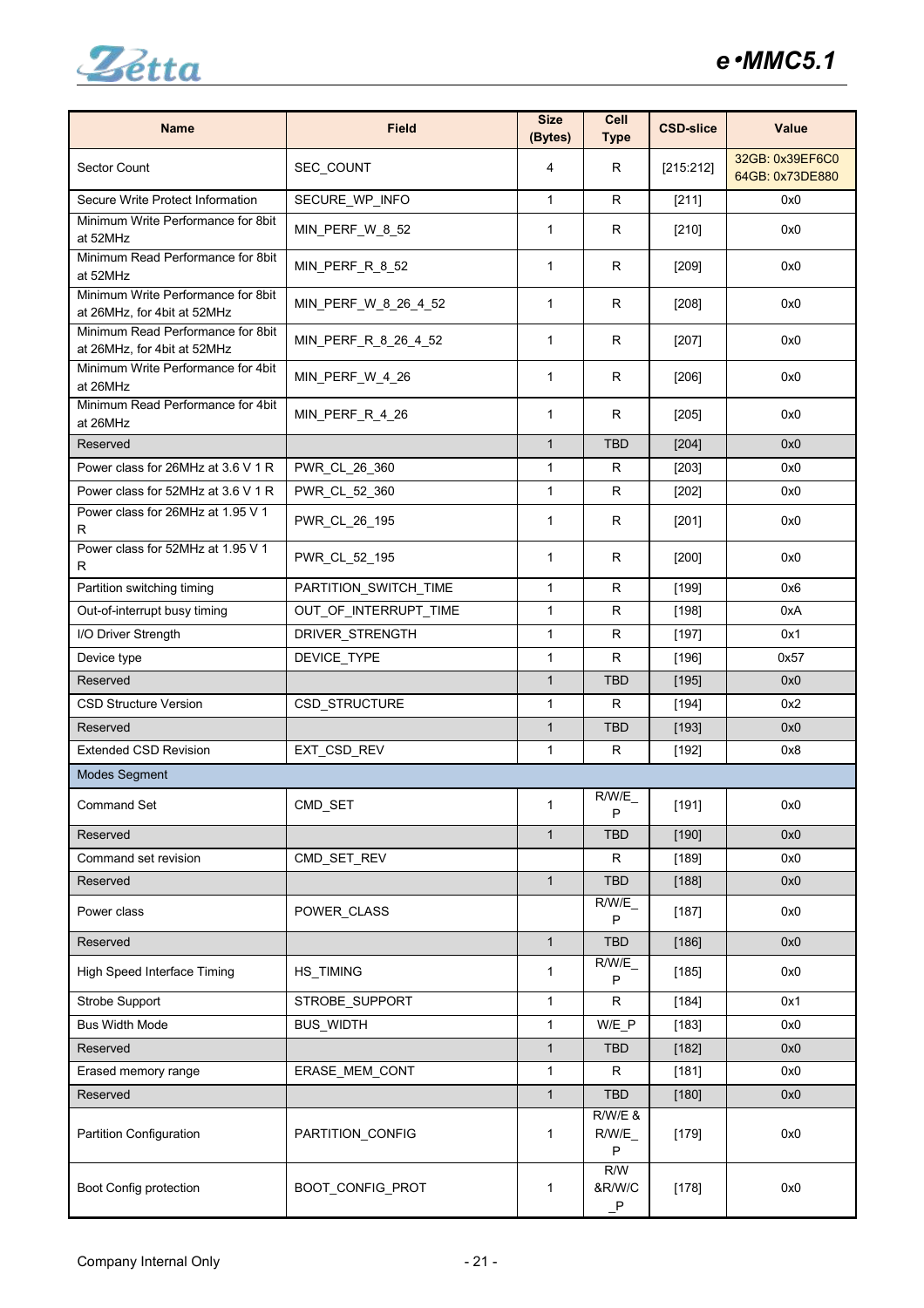

| <b>Name</b>                               | <b>Field</b>                    | <b>Size</b><br>(Bytes) | Cell<br><b>Type</b>                 | <b>CSD-slice</b> | Value                                                                |
|-------------------------------------------|---------------------------------|------------------------|-------------------------------------|------------------|----------------------------------------------------------------------|
| <b>Boot bus Conditions</b>                | BOOT_BUS_CONDITIONS             | $\mathbf{1}$           | R/W/E                               | [177]            | 0x0                                                                  |
| Reserved                                  |                                 | $\mathbf{1}$           | TBD                                 | [176]            | 0x0                                                                  |
| High-density erase group definition       | ERASE_GROUP_DEF                 | $\mathbf{1}$           | R/W/E                               | $[175]$          | 0x0                                                                  |
| Boot write protection status registers    | BOOT_WP_STATUS                  | $\mathbf{1}$           | R                                   | $[174]$          | 0x0                                                                  |
| Boot area write protect register          | BOOT WP                         | $\mathbf{1}$           | R/W<br>&R/W/C<br>P                  | $[173]$          | 0x0                                                                  |
| Reserved                                  |                                 | $\mathbf{1}$           | <b>TBD</b>                          | [172]            | 0x0                                                                  |
| User area write protect register          | USER_WP                         | 1                      | R/W, R/<br>$W/C_P$<br>&R/W/E<br>P   | $[171]$          | 0x0                                                                  |
| Reserved                                  |                                 | $\mathbf{1}$           | <b>TBD</b>                          | [170]            | 0x0                                                                  |
| FW configuration                          | FW_CONFIG                       | $\mathbf{1}$           | R/W                                 | $[169]$          | 0x0                                                                  |
| <b>RPMB Size</b>                          | RPMB SIZE MULT                  | $\mathbf{1}$           | R                                   | [168]            | 0x20                                                                 |
| Write reliability setting register        | WR REL SET                      | $\mathbf{1}$           | R/W                                 | [167]            | 0x1F                                                                 |
| Write reliability parameter register      | WR_REL_PARAM                    | $\mathbf{1}$           | $\mathsf{R}$                        | [166]            | 0x14                                                                 |
| Start Sanitize operation                  | SANITIZE START                  | $\mathbf{1}$           | W/E P                               | [165]            | 0x0                                                                  |
| Manually start background<br>operations   | BKOPS_START                     | $\mathbf{1}$           | W/E P                               | [164]            | 0x0                                                                  |
| Enable background operations<br>handshake | BKOPS_EN                        | $\mathbf{1}$           | <b>R/W &amp;</b><br>R/W/E           | $[163]$          | 0x0                                                                  |
| H/W reset function                        | RST n FUNCTION                  | $\mathbf{1}$           | R/W                                 | $[162]$          | 0x0                                                                  |
| HPI management                            | HPI_MGMT                        | 1                      | R/W/E<br>P                          | [161]            | 0x0                                                                  |
| Partitioning Support                      | PARTITIONING_SUPPORT            | $\mathbf{1}$           | R                                   | [160]            | 0x7                                                                  |
| Max Enhanced Area Size                    | MAX_ENH_SIZE_MULT               | 3                      | $\mathsf{R}$                        | [159:157]        | 4GB: 0xE9<br>8GB: 0x1D2<br>16GB: 0x3A3<br>32GB: 0x4D3<br>64GB: 0x9A7 |
| Partitions attribute                      | PARTITIONS_ATTRIBUTE            | 1                      | R/W                                 | $[156]$          | 0x0                                                                  |
| <b>Partitioning Setting</b>               | PARTITION_SETTING_COMPLETED     | $\mathbf{1}$           | R/W                                 | $[155]$          | 0x0                                                                  |
| <b>General Purpose Partition Size</b>     | GP_SIZE_MULT                    | 12                     | R/W                                 | [154:143]        | 0x0                                                                  |
| Enhanced User Data Area Size              | ENH_SIZE_MULT                   | 3                      | R/W                                 | [142:140]        | 0x0                                                                  |
| <b>Enhanced User Data Start Address</b>   | ENH START ADDR                  | 4                      | R/W                                 | [139:136]        | 0x0                                                                  |
| Reserved                                  |                                 | $\mathbf{1}$           | <b>TBD</b>                          | [135]            | 0x0                                                                  |
| Bad Block Management mode                 | SEC_BAD_BLK_MGMNT               | 1                      | R/W                                 | [134]            | 0x0                                                                  |
| Production state awareness                | PRODUCTION_STATE_AWARENES<br>S  | 1                      | R/W/E                               | [133]            | 0x0                                                                  |
| Package Case Temperature is<br>controlled | <b>TCASE SUPPORT</b>            | 1                      | W/E_P                               | [132]            | 0x0                                                                  |
| Periodic Wake-up                          | PERIODIC_WAKEUP                 | $\mathbf{1}$           | R/W/E                               | [131]            | 0x0                                                                  |
| Program CID/CSD in DDR mode<br>support    | PROGRAM_CID_CSD_DDR_SUPPO<br>RT | 1                      | $\mathsf R$                         | $[130]$          | 0x0                                                                  |
| Reserved                                  |                                 | $\overline{2}$         | <b>TBD</b>                          | [129:128]        | 0x0                                                                  |
| Vendor Specific Fields                    | NATIVE_SECTOR_SIZE              | $\mathbf{1}$           | <vendor<br>specific&gt;</vendor<br> | [127:64]         | 0x0                                                                  |
| Native sector size                        | NATIVE_SECTOR_SIZE              | 1                      | $\mathsf R$                         | $[63]$           | 0x0                                                                  |
| Sector size emulation                     | USE_NATIVE_SECTOR               | $\mathbf{1}$           | R/W                                 | $[62]$           | 0x0                                                                  |
| Sector size                               | DATA_SECTOR_SIZE                | 1                      | R                                   | $[61]$           | 0x0                                                                  |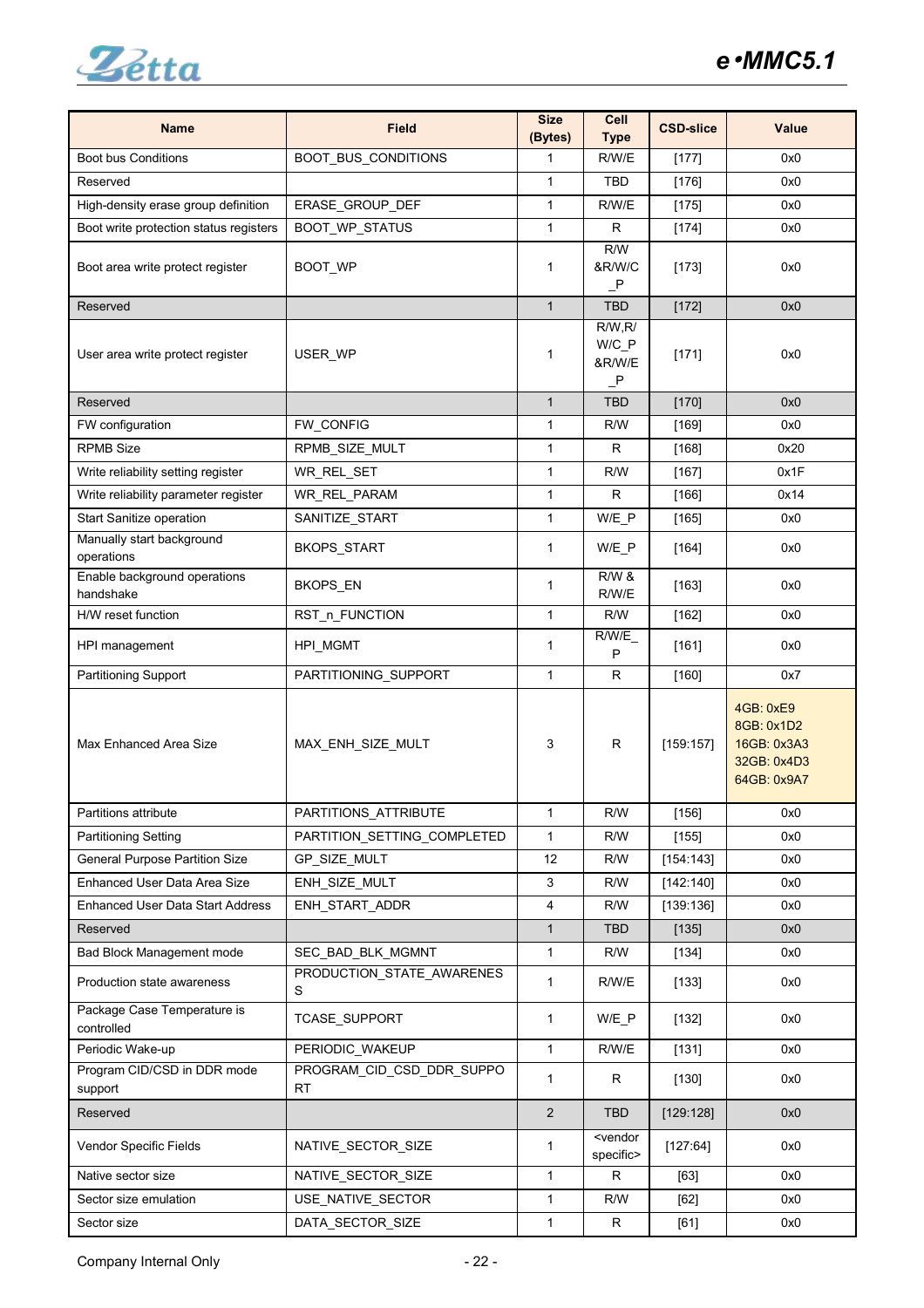

| <b>Name</b>                                                 | <b>Field</b>                                  | <b>Size</b><br>(Bytes) | Cell<br><b>Type</b>     | <b>CSD-slice</b> | <b>Value</b>                                                                          |
|-------------------------------------------------------------|-----------------------------------------------|------------------------|-------------------------|------------------|---------------------------------------------------------------------------------------|
| 1st initialization after disabling<br>sector size emulation | INI_TIMEOUT_EMU                               | 1                      | R                       | [60]             | 0x0                                                                                   |
| Class 6 commands control                                    | CLASS_6_CTRL                                  | $\mathbf{1}$           | R/W/E<br>P              | [59]             | 0x0                                                                                   |
| Number of addressed group to be<br>Released                 | DYNCAP_NEEDED                                 | $\mathbf{1}$           | R                       | $[58]$           | 0x0                                                                                   |
| Exception events control                                    | <b>EXCEPTION EVENTS CTRL</b>                  | 2                      | R/W/E<br>P              | [57:56]          | 0x0                                                                                   |
| Exception events status                                     | EXCEPTION EVENTS STATUS                       | $\overline{c}$         | ${\sf R}$               | [55:54]          | 0x0                                                                                   |
| <b>Extended Partitions Attribute</b>                        | EXT_PARTITIONS_ATTRIBUTE                      | 2                      | R/W                     | [53:52]          | 0x0                                                                                   |
| Context configuration                                       | CONTEXT CONF                                  | 15                     | R/W/E<br>P              | [51:37]          | 0x0                                                                                   |
| Packed command status                                       | PACKED_COMMAND_STATUS                         | $\mathbf{1}$           | R                       | $[36]$           | 0x0                                                                                   |
| Packed command failure index                                | PACKED_FAILURE_INDEX                          | $\mathbf{1}$           | $\mathsf R$             | $[35]$           | 0x0                                                                                   |
| Power Off Notification                                      | POWER_OFF_NOTIFICATION                        | $\mathbf{1}$           | R/W/E<br>P              | $[34]$           | 0x0                                                                                   |
| Control to turn the Cache ON/OFF                            | CACHE_CTRL                                    | $\mathbf{1}$           | R/W/E<br>P              | $[33]$           | 0x0                                                                                   |
| Flushing of the cache                                       | FLUSH_CACHE                                   | $\mathbf{1}$           | W/E_P                   | $[32]$           | 0x0                                                                                   |
| Control to turn the Barrier ON/OFF                          | <b>BARRIER CTRL</b>                           | $\mathbf{1}$           | R/W                     | $[31]$           | 0x0                                                                                   |
| Mode config                                                 | MODE CONFIG                                   | $\mathbf{1}$           | R/W/E<br>P              | $[30]$           | 0x0                                                                                   |
| Mode operation codes                                        | MODE OPERATION CODES                          | $\mathbf{1}$           | W/E P                   | $[29]$           | 0x0                                                                                   |
| Reserved                                                    |                                               | 2                      | <b>TBD</b>              | [28:27]          | 0x0                                                                                   |
| FFU status                                                  | FFU STATUS                                    | $\mathbf{1}$           | $\mathsf{R}$            | $[26]$           | 0x0                                                                                   |
| Pre loading data size                                       | PRE_LOADING_DATA_SIZE                         | $\overline{4}$         | R/W/E<br>P              | [25:22]          | 0x0                                                                                   |
| Max pre loading data size                                   | MAX_PRE_LOADING_DATA_SIZE                     | 4                      | R                       | [21:18]          | 4GB: 0x1D2000<br>8GB: 0x3A4000<br>16GB: 0x747C00<br>32GB: 0xE7BDB0<br>64GB: 0x1CF7A20 |
| Product state awareness<br>enablement                       | PRODUCT_STATE_AWARENESS_E<br><b>NABLEMENT</b> | $\mathbf{1}$           | <b>R/W/E &amp;</b><br>R | $[17]$           | 0x3                                                                                   |
| Secure Removal Type                                         | SECURE_REMOVAL_TYPE                           | $\mathbf{1}$           | R/W & R                 | $[16]$           | 0x1                                                                                   |
| <b>Command Queue Mode Enable</b>                            | CMDQ_MODE_EN                                  | $\mathbf{1}$           | R/W/E<br>P              | $[15]$           | 0x0                                                                                   |
| Reserved                                                    |                                               | 15                     | <b>TBD</b>              | [14:0]           | 0x0                                                                                   |

**Note:** Reserved bits should be read as "0".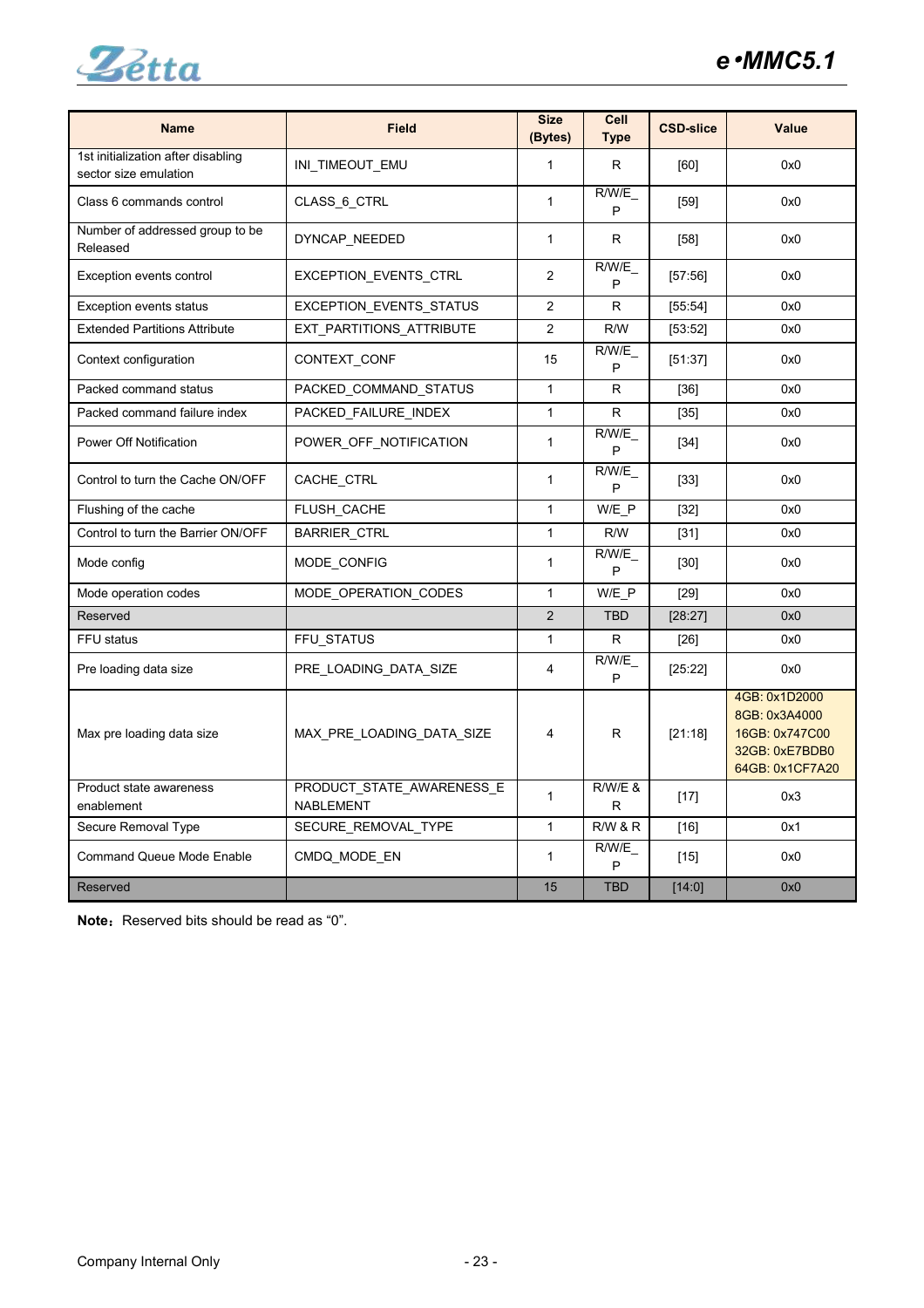

# <span id="page-23-0"></span>**7 AC Parameter**

# <span id="page-23-1"></span>**7.1 Timing Parameter**

### **Timing Parameter**:

| <b>Timing Parameter</b>                  |                         | <b>Max. Value</b> | <b>Unit</b> |
|------------------------------------------|-------------------------|-------------------|-------------|
| Initialization Time $(t_{\text{INIT}})$  | Normal                  |                   | s           |
|                                          | After partition setting | 3                 | s           |
| <b>Read Timeout</b>                      |                         | 150               | ms          |
| <b>Write Timeout</b>                     |                         | 350               | ms          |
| Erase Timeout                            |                         | 600               | ms          |
| Force Erase Timeout                      |                         | 3                 | min         |
| Secure Erase Timeout                     |                         | 8                 | s           |
| Secure Trim step1 Timeout                |                         | 5                 | s           |
| Secure Trim step2 Timeout                |                         | 3                 | s           |
| <b>Trim Timeout</b>                      |                         | 300               | ms          |
| Partition Switching Timeout (after Init) |                         | 30                | ms          |
| Power Off Notification (Short) Timeout   |                         | 100               | ms          |
| Power Off Notification (Long) Timeout    |                         | 600               | ms          |

### **Note**:

- Normal Initialization Time without partition setting
- Initialization Time after partition setting, refer to INI\_TIMEOUT\_AP in EXT\_CSD register
- Be advised Timeout Values specified in Table above are for testing purposes under internal test pattern only and actual timeout situations may vary
- EXCEPTION\_EVENT may occur and the actual timeout values may vary due to user environment

# <span id="page-23-2"></span>**7.2 Bus Timing Parameters for DDR52 and HS200 are defined by JEDEC standard**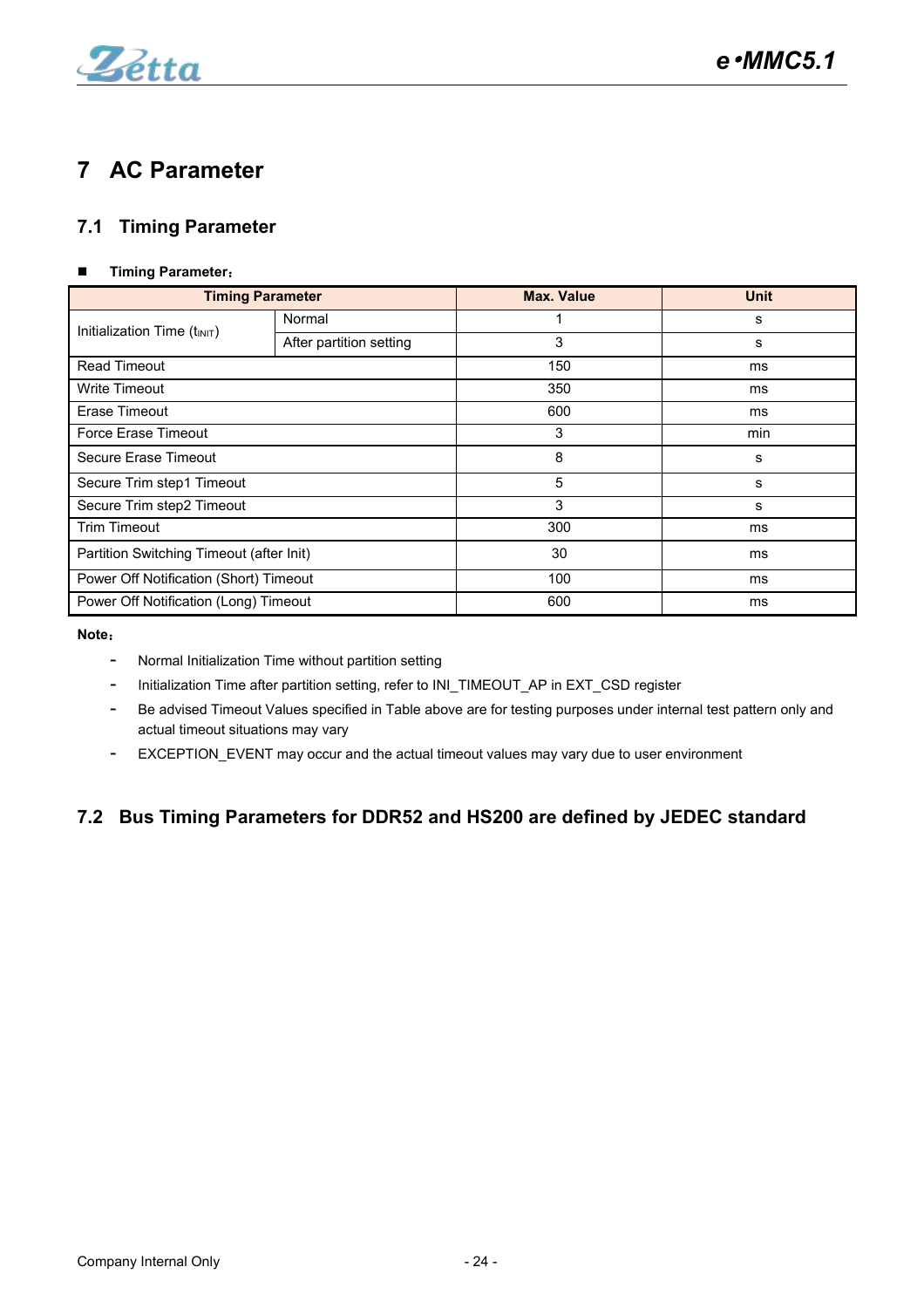

# <span id="page-24-0"></span>**7.3 Bus Timing Specification in HS400 mode**

### **7.3.1 HS400 Device Input Timing**

The CMD input timing for HS400 mode is the same as CMD input timing for HS200 mode.

<span id="page-24-1"></span>

NOTE  $V_T$  = 50% of  $V_{CCQ}$ , indicates clock reference point for timing measurements.

#### **HS400 Device Input Timing**

| <b>Parameter</b>                 | <b>Symbol</b>       | <b>Min</b> | <b>Max</b> | <b>Unit</b> | <b>Remark</b>                                                                                                   |
|----------------------------------|---------------------|------------|------------|-------------|-----------------------------------------------------------------------------------------------------------------|
| Input CLK                        |                     |            |            |             |                                                                                                                 |
| Cycle time data transfer<br>mode | t <sub>PERIOD</sub> | 5          |            |             | 200 MHz(max), between rising edges<br>With respect to $V_T$ .                                                   |
| Slew rate                        | <b>SR</b>           | 1.125      |            | V/ns        | With respect to VIH/VIL.                                                                                        |
| Duty cycle distortion            | t <sub>CKDCD</sub>  | 0.0        | 0.3        | ns          | Allowable deviation from an ideal 50% duty<br>cycle.<br>With respect to $V_T$ .<br>Includes jitter, phase noise |
| Minimum pulse width              | t <sub>CKMPW</sub>  | 2.2        |            | ns          | With respect to $V_T$ .                                                                                         |
| Input DAT (referenced to CLK)    |                     |            |            |             |                                                                                                                 |
| Input set-up time                | tisuddr             | 0.4        |            | ns          | $C_{\text{Device}} \leq 6$ pF<br>With respect to $V_{IH}/V_{IL}$ .                                              |
| Input hold time                  | t <sub>IHddr</sub>  | 0.4        |            | ns          | $C_{\text{Device}} \leq 6$ pF<br>With respect to $V_{IH}/V_{IL}$ .                                              |
| Slew rate                        | <b>SR</b>           | 1.125      |            | V/ns        | With respect to $V_{IH}/V_{IL}$ .                                                                               |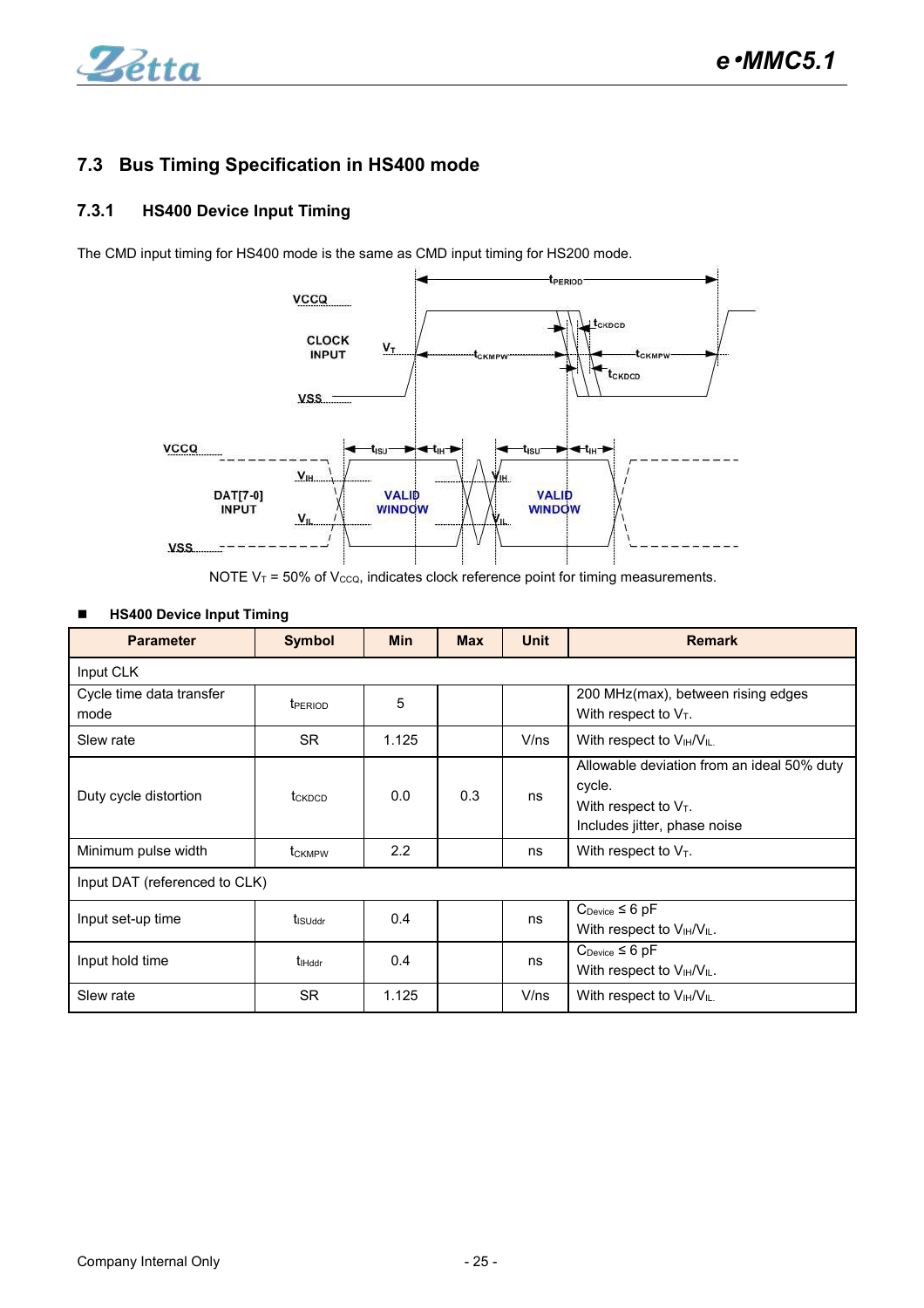

### <span id="page-25-0"></span>**7.3.2 HS400 Device Output Timing**

The Data Strobe is used to read data in HS400 mode. The Data Strobe is toggled only during data read or CRC status response.



NOTE  $V_T$  = 50% of  $V_{CCQ}$ , indicates clock reference point for timing measurements.

| <b>Parameter</b>                       | <b>Symbol</b>       | <b>Min</b> | <b>Max</b> | <b>Unit</b>         | <b>Remark</b>                                                                                                                                     |
|----------------------------------------|---------------------|------------|------------|---------------------|---------------------------------------------------------------------------------------------------------------------------------------------------|
| Data Strobe                            |                     |            |            |                     |                                                                                                                                                   |
| Cycle time data transfer<br>mode       | t <sub>PERIOD</sub> | 5          |            |                     | 200 MHz(max), between rising edges<br>With respect to $V_T$ .                                                                                     |
| Slew rate                              | <b>SR</b>           | 1.125      |            | V/ns                | With respect to V <sub>OH</sub> /V <sub>OL</sub> and HS400<br>reference load                                                                      |
| Duty cycle distortion                  | T <sub>DSDCD</sub>  | 0.0        | 0.2        | ns                  | Allowable deviation from the input CLK<br>duty cycle distortion (t <sub>CKDCD</sub> ).<br>With respect to $V_T$ .<br>Includes jitter, phase noise |
| Minimum pulse width                    | t <sub>DSMPW</sub>  | 2.0        |            | ns                  | With respect to $V_T$ .                                                                                                                           |
| Read pre-amble                         | t <sub>RPRE</sub>   | 0.4        |            | t <sub>PERIOD</sub> | Max value is specified by manufacturer.<br>Value up to infinite is valid                                                                          |
| Read post-amble                        | t <sub>RPST</sub>   | 0.4        |            | t <sub>PERIOD</sub> | Max value is specified by manufacturer.<br>Value up to infinite is valid                                                                          |
| Output DAT (referenced to Data Strobe) |                     |            |            |                     |                                                                                                                                                   |
| Output skew                            | t <sub>RQ</sub>     |            | 0.4        | ns                  | With respect to V <sub>OH</sub> /V <sub>OL</sub> and HS400<br>reference load                                                                      |
| Output hold skew                       | t <sub>RQH</sub>    |            | 0.4        | ns                  | With respect to V <sub>OH</sub> /V <sub>OL</sub> and HS400<br>reference load                                                                      |
| Slew rate                              | <b>SR</b>           | 1.125      |            | V/ns                | With respect to V <sub>OH</sub> /V <sub>OL</sub> and HS400<br>reference load                                                                      |

### **HS400 Device Output Timing**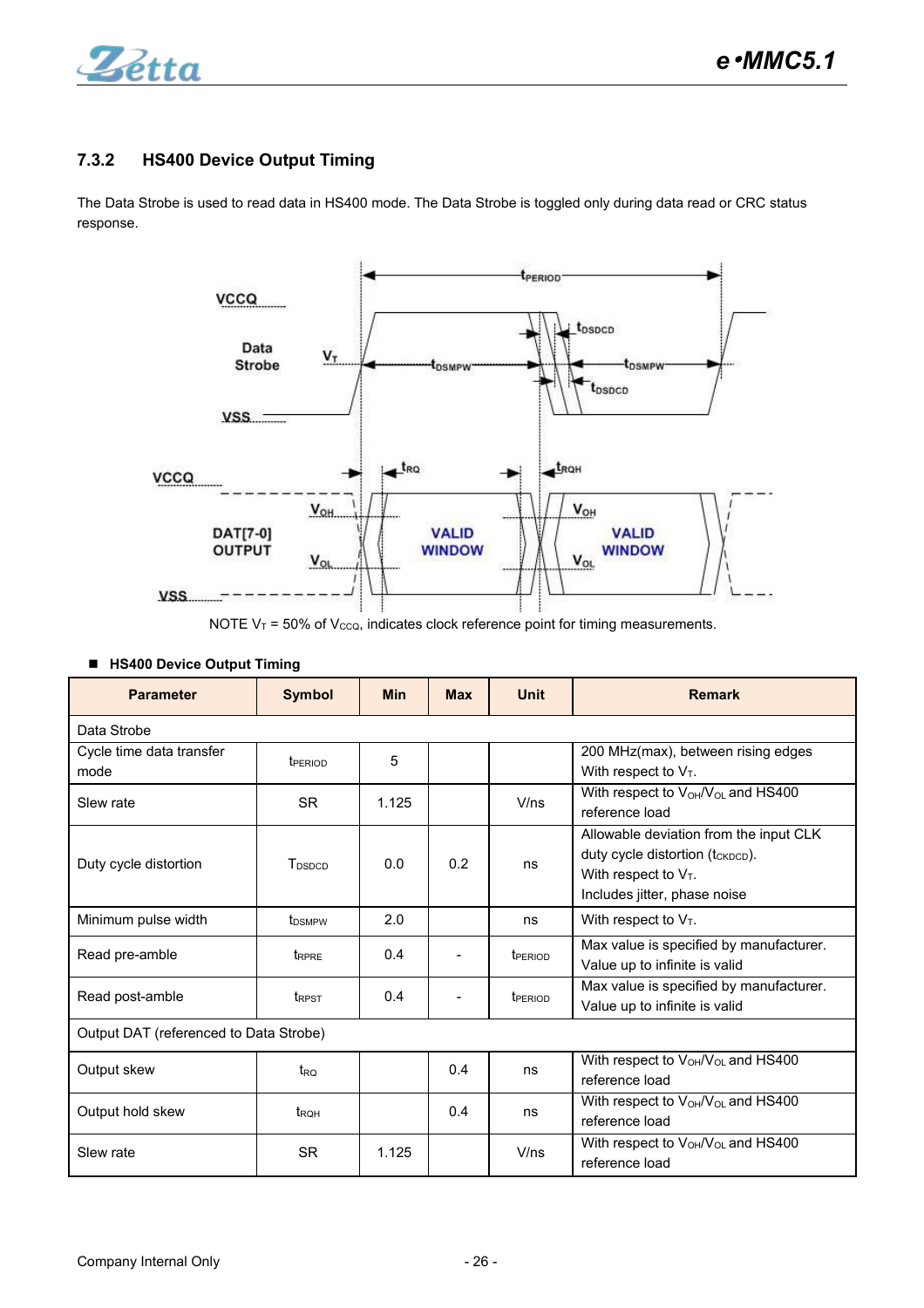

# <span id="page-26-0"></span>**7.4 Bus Signal Levels**



As the bus can be supplied with a variable supply voltage, all signal levels are related to the supply voltage.

### <span id="page-26-1"></span>**7.4.1 Open-Drain Mode Bus Signal Level**

| <b>Parameter</b>    | <b>Symbol</b>   | <b>Min</b>      | <b>Max</b> | Unit | <b>Conditions</b> |
|---------------------|-----------------|-----------------|------------|------|-------------------|
| Output HIGH voltage | V <sub>он</sub> | $V_{CCQ}$ - 0.2 |            |      | Note              |
| Output LOW voltage  | VOL             |                 | 0.3        |      | $I_{OL} = 2mA$    |

**Note:**

Because Voh depends on external resistance value (including outside the package), this value does not apply as device specification. Host is responsible to choose the external pull-up and open drain resistance value to meet Voh Min value.

### <span id="page-26-2"></span>**7.4.2 Bus Signal Level (High-Voltage)**

The device input and output voltages shall be within the following specified ranges for any  $V_{CCQ}$  of the allowed voltage range.

| Push-pull signal level—high-voltage e•MMC |  |
|-------------------------------------------|--|
|-------------------------------------------|--|

| <b>Parameter</b>    | <b>Symbol</b>   | <b>Min</b>               | <b>Max</b>        | <b>Unit</b> | <b>Conditions</b>                 |
|---------------------|-----------------|--------------------------|-------------------|-------------|-----------------------------------|
| Output HIGH voltage | $V_{OH}$        | $0.75 * V_{CCQ}$         | $- -$             |             | $I_{OH}$ = -100uA @ $V_{CCQ}$ min |
| Output LOW voltage  | $V_{OL}$        | $\qquad \qquad \cdots$   | $0.125 * V_{CCQ}$ |             | $I_{OL}$ = 100uA @ $V_{CCQ}$ min  |
| Input HIGH voltage  | V <sub>IH</sub> | $0.625$ * V $_{\rm CCO}$ | $V_{CCO}$ + 0.3   |             | $\qquad \qquad$                   |
| Input LOW voltage   | VIL             | $V_{SS}$ - 0.3           | $0.25 * VCCQ$     |             | $\qquad \qquad$                   |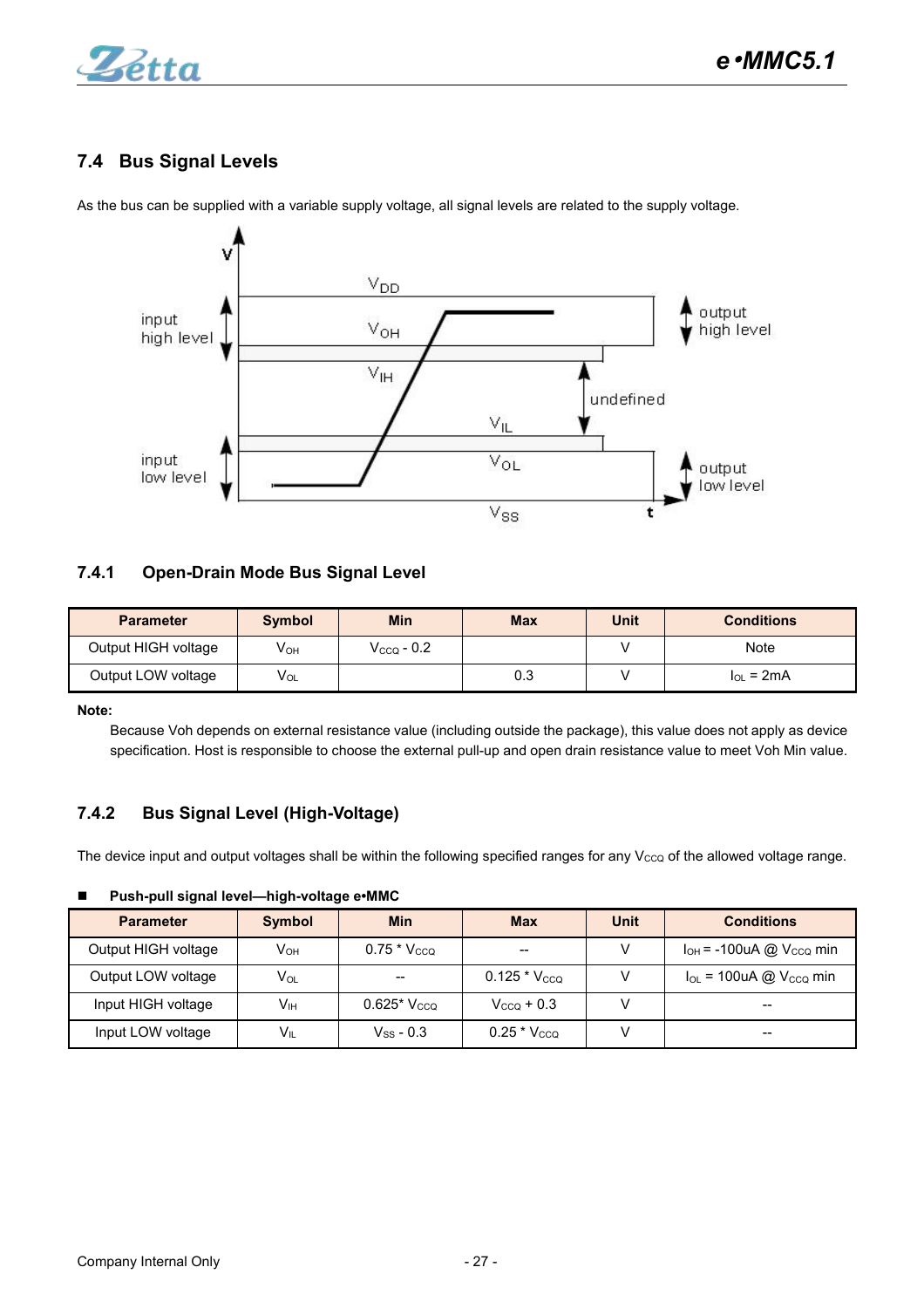

| <b>Parameter</b>    | <b>Symbol</b>   | <b>Min</b>                                     | <b>Max</b>         | <b>Unit</b> | <b>Conditions</b>                                 |
|---------------------|-----------------|------------------------------------------------|--------------------|-------------|---------------------------------------------------|
| Output HIGH voltage | V <sub>он</sub> | $VCCO$ - 0.45                                  | $- -$              |             | $I_{OH} = -2mA$                                   |
| Output LOW voltage  | Vol             | $\hspace{0.1mm}-\hspace{0.1mm}-\hspace{0.1mm}$ | 0.45               |             | $I_{OL}$ = 2mA                                    |
| Input HIGH voltage  | V <sub>IH</sub> | $0.65 * V_{CCO}$ <sup>1</sup>                  | $V_{CCO}$ + 0.3    |             | $\hspace{0.05cm}$                                 |
| Input LOW voltage   | $V_{\parallel}$ | $V_{SS}$ - 0.3                                 | $0.35*V_{CCQ} (2)$ |             | $\hspace{0.05cm}-\hspace{0.05cm}-\hspace{0.05cm}$ |

### **Push-pull signal level—1.70 V -1.95 V VCCQ voltage Range**

**Note:**

- $-$  0.7  $*$  V<sub>DD</sub> for MMC4.3 and older revisions.
- $0.3 * V_{DD}$  for MMC4.3 and older revisions.

### <span id="page-27-0"></span>**7.5 H/W Reset Operation**

**H/W Reset waveform**



t<sub>RSTH</sub> RST\_n high period (interval time) 1 1 | μs

NOTE 1 Device will detect the rising edge of RST\_n signal to trigger internal reset sequence.

| <b>H/W Reset Timing Parameters</b><br>$\blacksquare$ |                       |                  |            |             |  |  |  |  |  |  |
|------------------------------------------------------|-----------------------|------------------|------------|-------------|--|--|--|--|--|--|
| <b>Symbol</b>                                        | <b>Comment</b>        | <b>Min</b>       | <b>Max</b> | <b>Unit</b> |  |  |  |  |  |  |
| t <sub>RSTW</sub>                                    | RST n pulse width     |                  |            | μs          |  |  |  |  |  |  |
| t <sub>RSCA</sub>                                    | RST n to Command time | 200 <sup>1</sup> |            | μs          |  |  |  |  |  |  |

Note 1: 74 cycles of clock signal required before issuing CMD1 or CMD0 with argument 0xFFFFFFFA.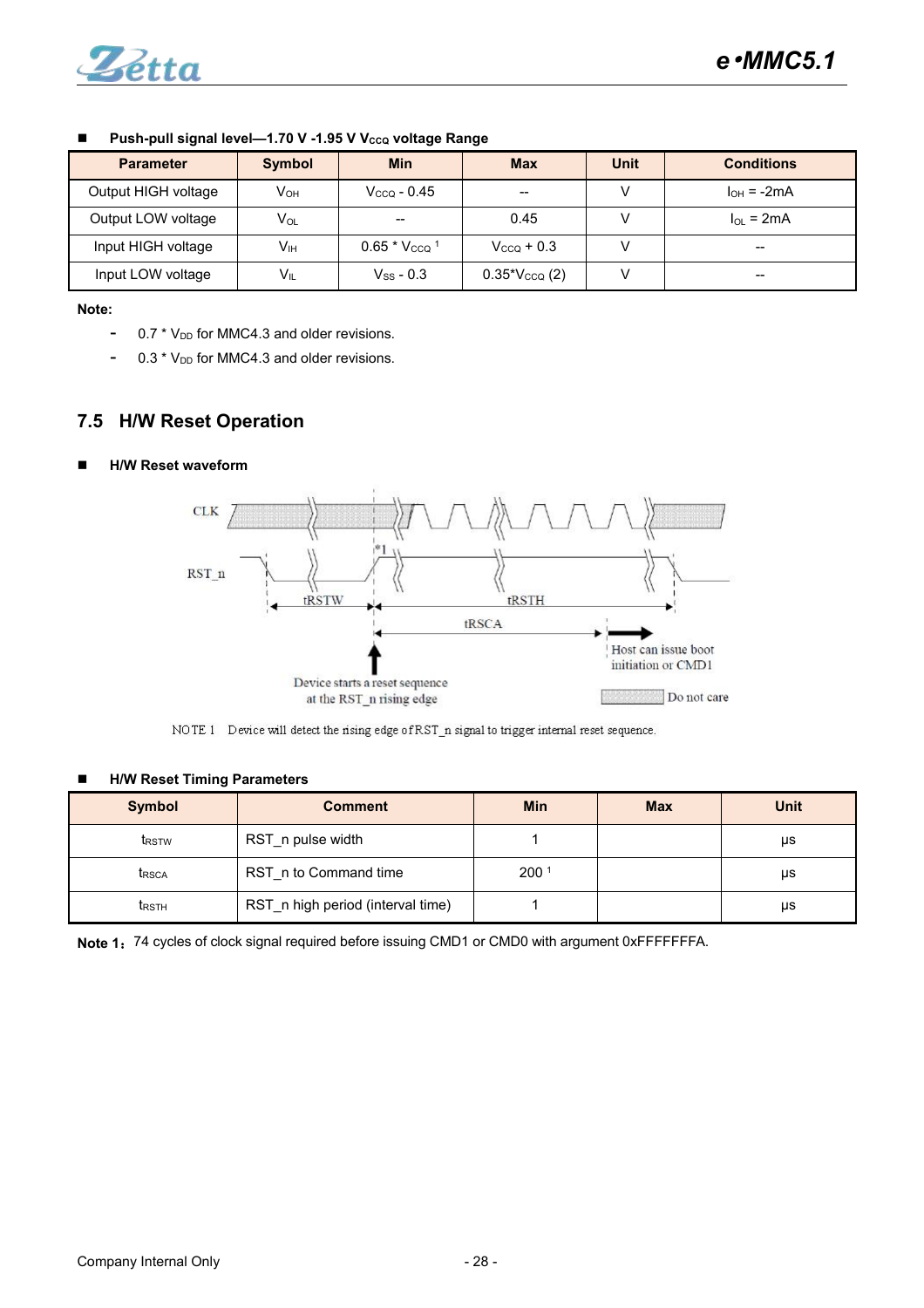

# **7.6 Power-up sequence**

<span id="page-28-0"></span>

### **Power-up parameter**

| <b>Parameter</b>         | <b>Symbol</b> | <b>Test</b> | <b>Min</b> | <b>Max</b>       | <b>Remark</b>                                  |
|--------------------------|---------------|-------------|------------|------------------|------------------------------------------------|
| Supply power-up for 3.3V | <b>IPRUH</b>  |             | $5 \mu s$  | 35 <sub>ms</sub> | $\qquad \qquad \cdots$                         |
| Supply power-up for 1.8V | <b>T</b> PRUL |             | $5 \mu s$  | 25 <sub>ms</sub> | $\hspace{0.1mm}-\hspace{0.1mm}-\hspace{0.1mm}$ |

# <span id="page-28-1"></span>**8 DC Electrical Characteristics**

# <span id="page-28-2"></span>**8.1 General**

| <b>Parameter</b>                                                                                          | <b>Symbol</b> | <b>Min</b> | <b>Max</b> | Unit | <b>Remarks</b> |
|-----------------------------------------------------------------------------------------------------------|---------------|------------|------------|------|----------------|
| Peak voltage on all lines                                                                                 | $- -$         | $-0.5$     | $VCCO+0.5$ | V    |                |
| <b>All Inputs</b>                                                                                         |               |            |            |      |                |
| Input Leakage Current (before initialization sequence<br>and/or the internal pull up resistors connected) |               | $-100$     | 100        | uA   |                |
| Input Leakage Current (after initialization sequence and<br>the internal pull up resistors disconnected)  |               | $-2$       | 2          | uA   |                |
| <b>All Outputs</b>                                                                                        |               |            |            |      |                |
| Output Leakage Current (before initialization sequence)                                                   |               | $-100$     | 100        | uA   |                |
| Output Leakage Current (after initialization sequence)                                                    |               | $-2$       | 2          | uA   |                |

Note: Initialization sequence is defined in Power-Up chapter of JEDEC/MMCA Standard.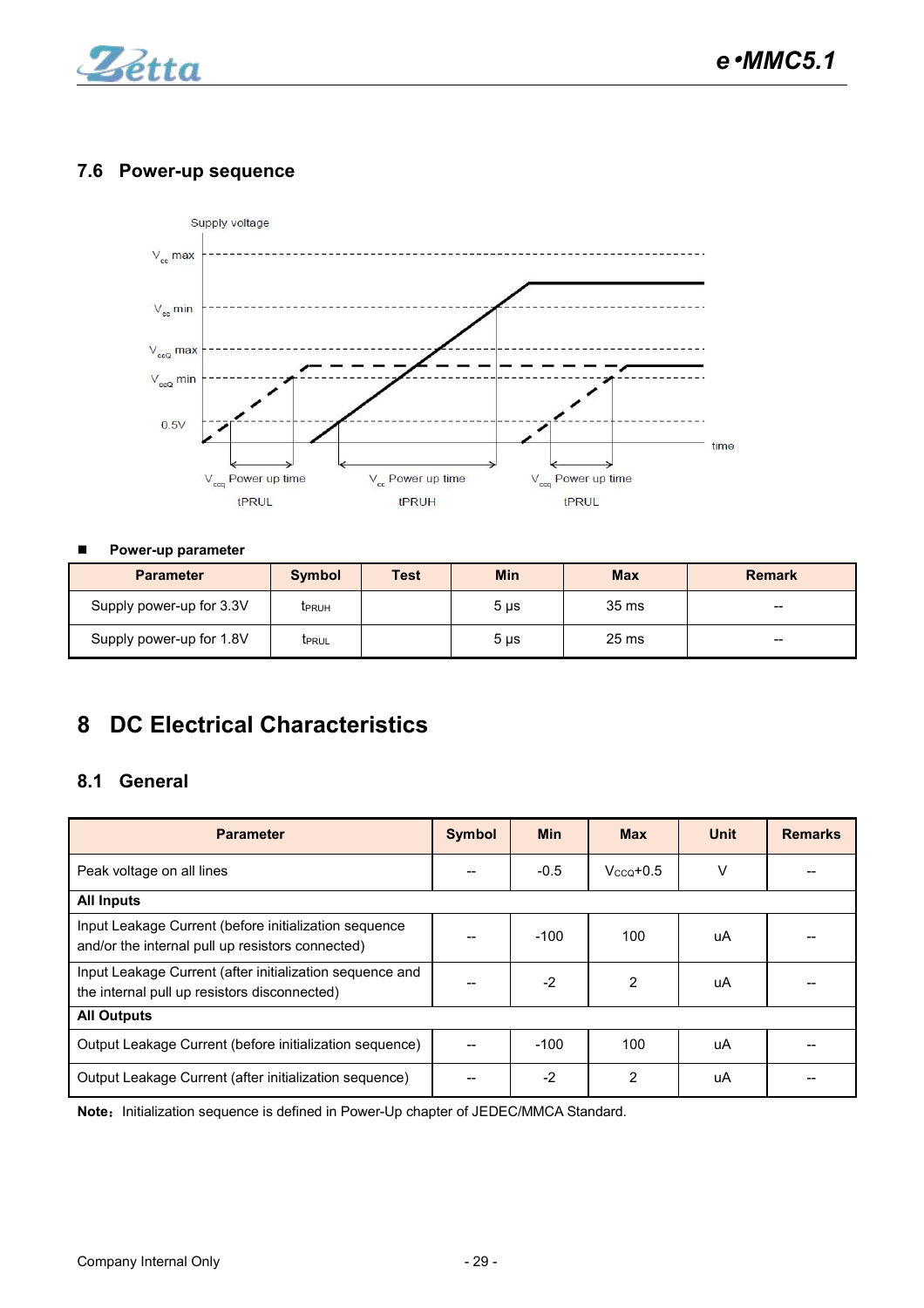

# <span id="page-29-0"></span>**8.2 Power Supply Voltage**

| <b>Parameter</b>               | <b>Symbol</b> | <b>Test Conditions</b>                            | <b>Min</b> | <b>Max</b> | <b>Unit</b> |
|--------------------------------|---------------|---------------------------------------------------|------------|------------|-------------|
| Supply voltage1<br>(NAND/Core) | $\rm V_{CC}$  | $\hspace{0.05cm}$                                 | 2.7        | 3.6        |             |
| Supply voltage 2               | Vcco          |                                                   | 1.7        | 1.95       |             |
| (CTRL/IO)                      |               | $\hspace{0.05cm}-\hspace{0.05cm}-\hspace{0.05cm}$ | 2.7        | 3.6        |             |

# <span id="page-29-1"></span>**8.3 Operating Current (RMS)**

### **Active Power Consumption during operation**

| <b>Capacity</b> | <b>NAND Type</b> | <b>Operation</b> | <b>Icc</b> | Iccq  | <b>Unit</b> |
|-----------------|------------------|------------------|------------|-------|-------------|
|                 |                  |                  | (Max)      | (Max) |             |
| 4 GB            | 32Gbx 1          | Read             | 65         | 75    | mA          |
|                 |                  | Write            | 45         | 55    | mA          |
| 8 GB            | 64Gbx 1          | Read             | 65         | 75    | mA          |
|                 |                  | Write            | 60         | 70    | mA          |
| 16 GB           | 128Gbx 1         | Read             | 90         | 110   | mA          |
|                 |                  | Write            | 55         | 75    | mA          |
| 32 GB           | 256Gbx 1         | Read             | 100        | 130   | mA          |
|                 |                  | Write            | 75         | 95    | mA          |
| 64 GB           | 256Gbx 2         | Read             | 100        | 130   | mA          |
|                 |                  | Write            | 90         | 95    | mA          |

### **Note:**

- Power measurement conditions: Bus configuration =x8 @200MHz DDR
- Max RMS current is the average RMS current consumption over a period of 100ms.
- Temperature: 25℃
- $-V_{CC} = 3.3V$ ,  $V_{CCQ} = 1.8V$
- Not 100% tested

### <span id="page-29-2"></span>**8.4 Standby Power Consumption**

#### **Standby Power Consumption in auto power saving mode and standby state**

| <b>Capacity</b> | <b>NAND Type</b> | <b>State</b> | <b>Icc</b>                           |     |      | <b>Iccq</b> | <b>Unit</b> |
|-----------------|------------------|--------------|--------------------------------------|-----|------|-------------|-------------|
|                 |                  |              | $25^{\circ}$<br>85°C<br>$25^{\circ}$ |     | 85°C |             |             |
| 4 GB            | 32Gbx 1          |              | 15                                   | 60  | 160  | 600         | uA          |
| 8 GB            | 64Gbx 1          |              | 15                                   | 60  | 160  | 600         | uA          |
| 16 GB           | 128Gbx 1         | Standby      | 20                                   | 80  | 160  | 600         | uA          |
| 32 GB           | 256Gbx 1         |              | 20                                   | 80  | 160  | 600         | uA          |
| 64 GB           | 256Gbx 2         |              | 30                                   | 120 | 160  | 600         | uA          |